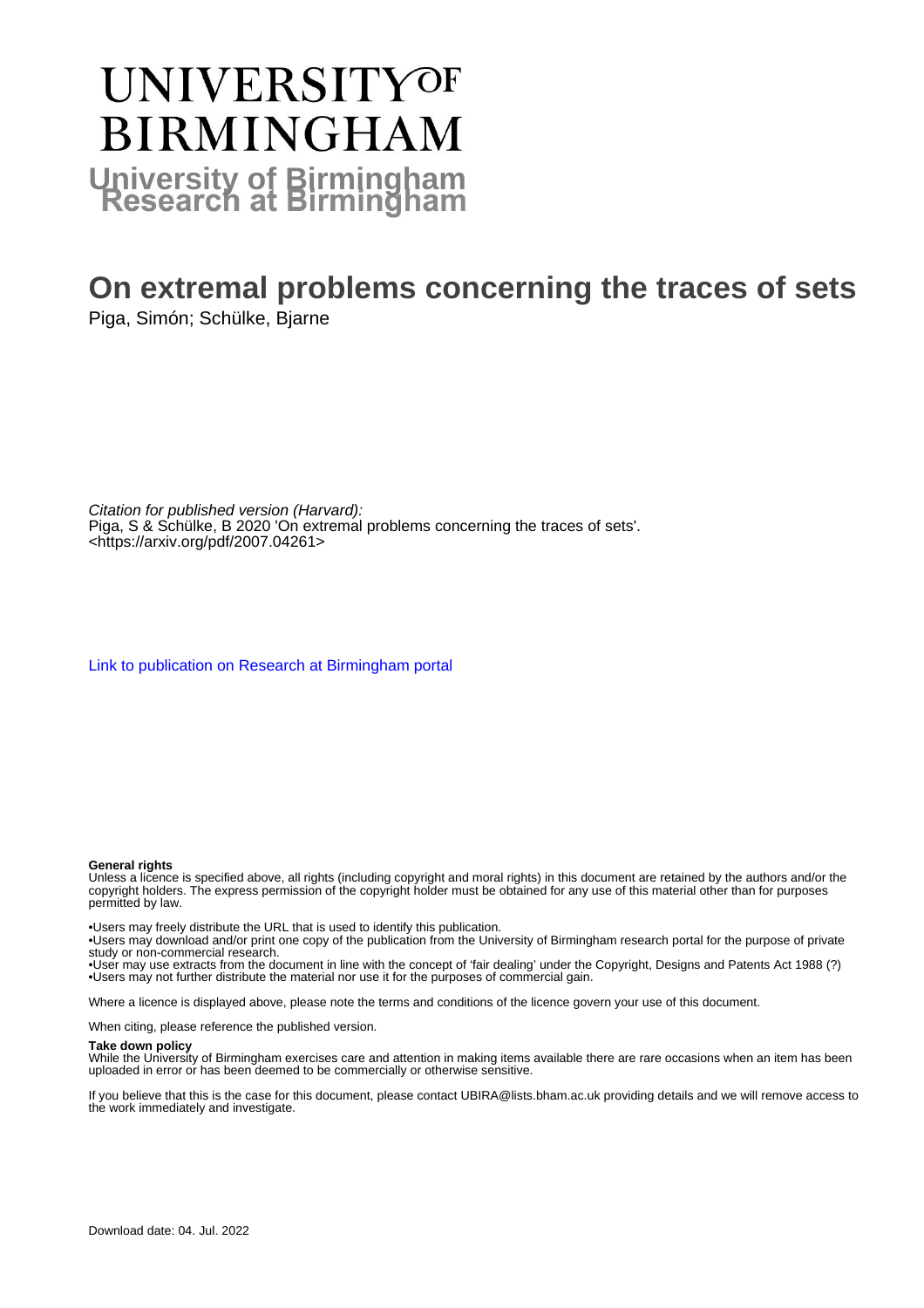#### **ON EXTREMAL PROBLEMS CONCERNING THE TRACES OF SETS**

SIMÓN PIGA AND BJARNE SCHÜLKE

ABSTRACT. Given two non-negative integers *n* and *s*, define  $m(n, s)$  to be the maximal number such that in every hypergraph  $H$  on *n* vertices and with at most  $m(n, s)$  edges there is a vertex *x* such that  $|\mathcal{H}_x| \geqslant |E(\mathcal{H})| - s$ , where  $\mathcal{H}_x = \{H \setminus \{x\} : H \in E(\mathcal{H})\}$ . This problem has been posed by Füredi and Pach and by Frankl and Tokushige. While the first results were only for specific small values of *s*, Frankl determined  $m(n, 2^{d-1} - 1)$ for all  $d \in \mathbb{N}$  with  $d | n$ . Subsequently, the goal became to determine  $m(n, 2^{d-1} - c)$  for larger *c*. Frankl and Watanabe determined  $m(n, 2^{d-1} - c)$  for  $c \in \{0, 2\}$ . Other general results were not known so far.

Our main result sheds light on what happens further away from powers of two: We prove that  $m(n, 2^{d-1} - c) = \frac{n}{d}(2^d - c)$  for  $d \ge 4c$  and  $d \mid n$  and give an example showing that this equality does not hold for  $c = d$ . The other line of research on this problem is to determine  $m(n, s)$  for small values of *s*. In this line, our second result determines  $m(n, 2^{d-1} - c)$  for  $c \in \{3, 4\}$ . This solves more instances of the problem for small *s* and in particular solves a conjecture by Frankl and Watanabe.

## §1. INTRODUCTION

<span id="page-1-0"></span>A hypergraph  $\mathcal H$  is a pair  $(V, \mathcal F)$  where *V* is the set of vertices and  $\mathcal F \subseteq 2^V$  is the set of edges. In the literature, the problems we consider in this article are often presented in the context of families rather than hypergraphs. If not necessary, it is then not distinguished between the family  $\mathcal{F} \subseteq 2^V$  and the hypergraph  $(V, \mathcal{F})$ . We will follow this notational path.

Let *V* be an *n*-element set and let  $\mathcal F$  be a family of subsets of *V*. For a subset *T* of *V* define the *trace* of  $\mathcal F$  on  $T$  by  $\mathcal F_{|T} = \{F \cap T : F \in \mathcal F\}$ . For integers *n*, *m*, *a*, and *b*, we write

$$
(n,m)\to (a,b)
$$

if for every family  $\mathcal{F} \subseteq 2^V$  with  $|\mathcal{F}| \geq m$  and  $|V| = n$  there is an *a*-element set  $T \subseteq V$  such that  $|\mathcal{F}_{|T}| \geq b$  (we also say that  $(n, m)$  *arrows*  $(a, b)$ ).

*Key words and phrases.* Extremal set theory.

The first author was supported by ANID/CONICYT Acuerdo Bilateral DAAD/62170017 through a Ph.D. Scholarship. The second author was partially supported by G.I.F. Grant Agreements No. I-1358- 304.6/2016.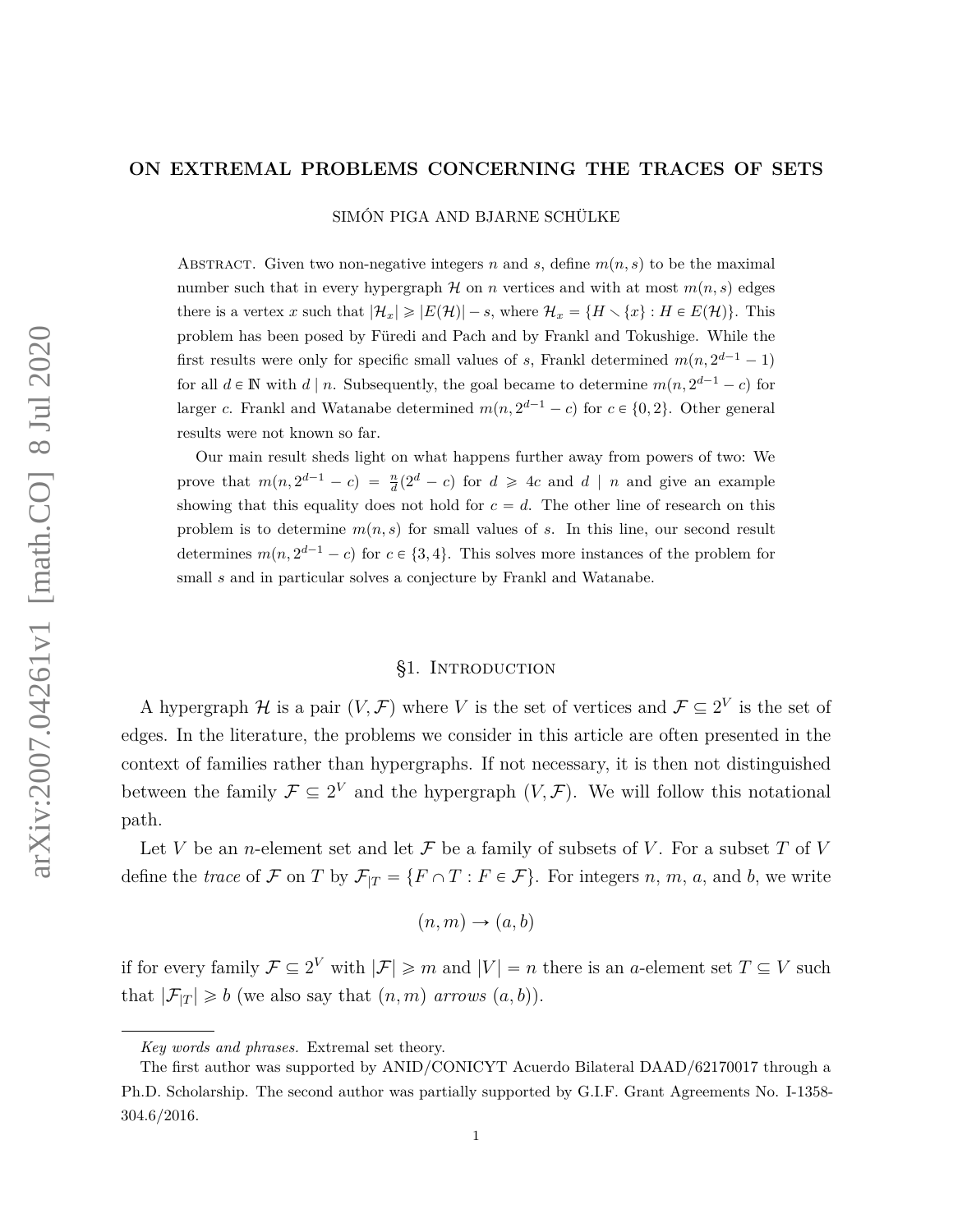The first type of question that was asked for this arrowing notation is similar to the spirit of the classic Turán problem: For a fixed number of vertices *n*, how many edges are needed such that there is a subset of vertices such that all its subsets lie in the trace. The following result on this question was conjectured by Erdős [\[5\]](#page-16-0) and was proved independently by Sauer [\[8\]](#page-16-1), Shelah and Perles [\[9\]](#page-16-2), and Vapnik and Červonenkis [\[10\]](#page-16-3). It states that for a large family  $\mathcal F$  on *n* vertices, there is an *s*-set of vertices such that all its subsets lie in the trace of F. More precisely, they showed that  $(n, m) \rightarrow (s, 2<sup>s</sup>)$  whenever  $m > \sum_{0 \leq i < s}$ *n*  $\binom{n}{i}$ .

Another fundamental question that was raised in the area is how large a family can be at most so that there will still be a vertex *v* such that the trace on  $V \setminus \{v\}$  is not much smaller than the original family. More precisely, the following problem was posed by Füredi and Pach [\[5\]](#page-16-0) and, more recently, by Frankl and Tokushige as Problem 3.8 in their monograph  $[3]^1$  $[3]^1$  $[3]^1$ :

<span id="page-2-1"></span>**Problem 1.1.** *Given non-negative integers n and s, what is the maximum value*  $m(n, s)$ *such that for every*  $m \leq m(n, s)$  *we have* 

$$
(n,m)\to (n-1,m-s).
$$

As described in the abstract, this problem can also be formulated as finding the maximal number  $m(n, s)$  such that the following holds. In every hypergraph  $H$  with some *n*-set *V* as vertex set and with at most  $m(n, s)$  edges there is a vertex *x* such that  $|\mathcal{H}_x| \ge |\mathcal{H}| - s$ , where  $\mathcal{H}_x = \mathcal{H}_{|V \setminus \{x\}} = \{H \setminus \{x\} : H \in \mathcal{H}\}.$ 

A family F is *hereditary* if for every  $F' \subseteq F \in \mathcal{F}$  we have that  $F' \in \mathcal{F}$ . In [\[2\]](#page-15-0) Frankl proves that among families with a fixed number of edges and vertices, the trace is minimised by hereditary families. Thus, the problems considered here, and in particular Problem [1.1,](#page-2-1) can be reduced to hereditary families (see Lemma [2.1\)](#page-5-0). Note that in hereditary families, Problem [1.1](#page-2-1) is asking for the maximum number of edges such that there is always a vertex of small degree (as usual, we define the degree of a vertex *v* as the number of edges that contain *v*).

The investigation of this problem started with Bondy [\[1\]](#page-15-1) and Bollobás [\[6\]](#page-16-5) determining  $m(n,0)$  and  $m(n,1)$ , respectively. Later Frankl [\[2\]](#page-15-0) and Frankl and Watanabe [\[4\]](#page-16-6) proved part [\(1\)](#page-2-2) and [\(2\)](#page-2-3), respectively, of the following theorem.

<span id="page-2-4"></span><span id="page-2-2"></span>**Theorem 1.2.** For  $d, n \in \mathbb{N}$  and  $d|n$ , we have

<span id="page-2-3"></span> $(1)$   $m(n, 2^{d-1} - 1) = \frac{n}{d}(2^d - 1)$ ,  $(2)$   $m(n, 2^{d-1} - 2) = \frac{n}{d}(2^d - 2)$ .

<span id="page-2-0"></span><sup>&</sup>lt;sup>1</sup>There have been slightly different versions in use for the arrowing notation and for what we denote by  $m(n, s)$ . In this work, we follow the notation in [\[3\]](#page-16-4).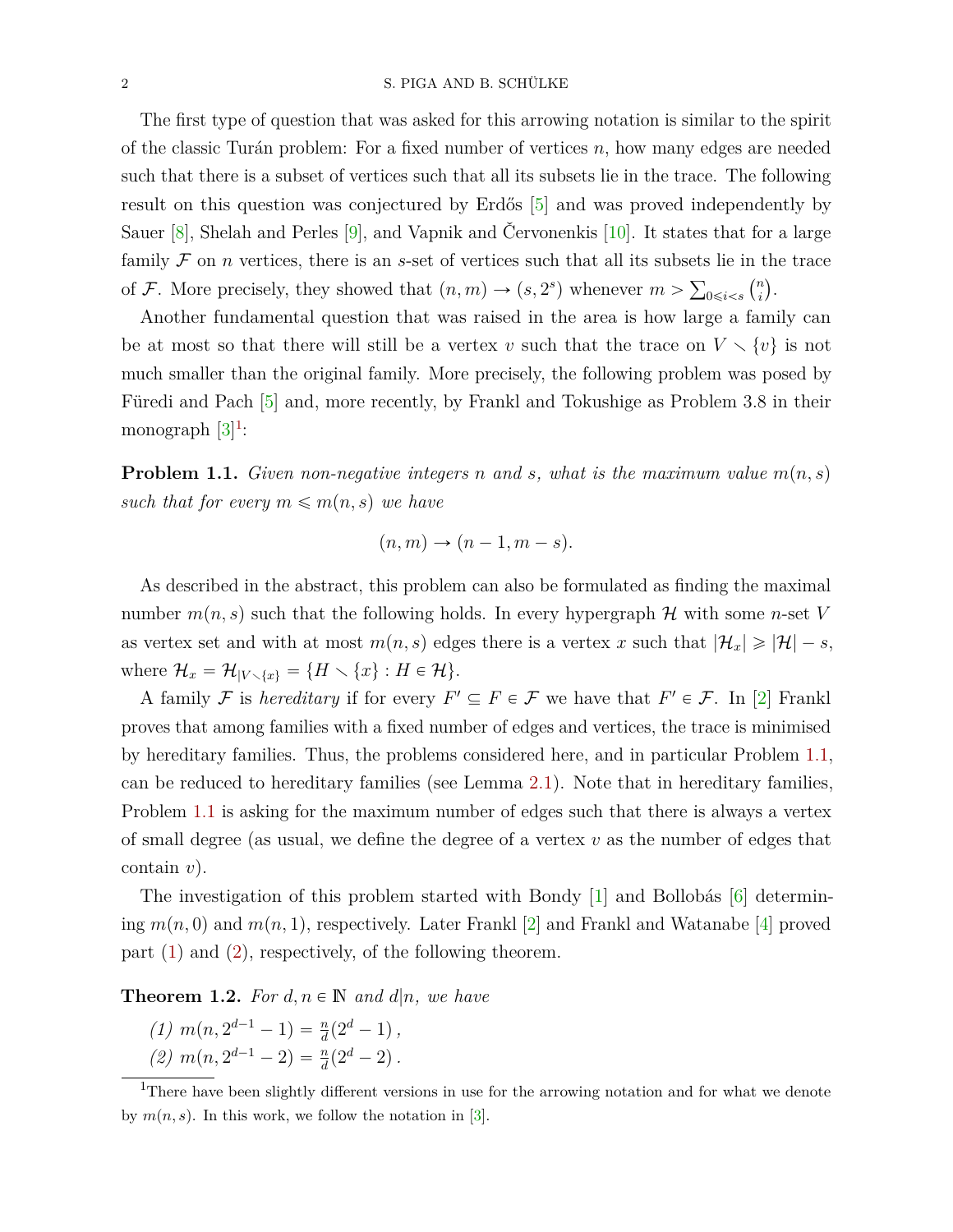Consider a family consisting of a set of size *d* and all possible subsets, and take  $n/d$ vertex disjoint copies of it. The resulting family has minimum degree  $2^{d-1}$  and  $\frac{n}{d}(2^d-1)+1$ edges. Thus, this family is an extremal construction for [\(1\)](#page-2-2). By taking out all sets of size *d*, we obtain an extremal construction for [\(2\)](#page-2-3).

Our main result makes further progress on Problem [1.1,](#page-2-1) solving it for general  $s = 2^{d-1} - c$ as long as *c* is linearly small in *d*.

<span id="page-3-0"></span>**Theorem 1.3** (Main theorem). Let  $d, c, n \in \mathbb{N}$  with  $d \geq 4c$  and  $d|n$ . Then

$$
m(n, 2^{d-1} - c) = \frac{n}{d}(2^d - c).
$$

<span id="page-3-3"></span>**Remark 1.4.** In fact, our proof of Theorem [1.3](#page-3-0) yields that for  $d \ge 4c$  and  $m \le \frac{n}{d}$  $\frac{n}{d}(2^d-c)$ we have  $(n, m) \rightarrow (n-1, m-(2^{d-1}-c))$  without any divisibility conditions on *n*. The assumption  $d|n$  is only necessary for the extremal constructions showing the maximality of  $\frac{n}{d}(2^d - c)$ . Analogous remarks hold for Theorem [1.2](#page-2-4) above and Theorem [1.5](#page-3-1) below. In Section [5](#page-13-0) we provide a construction showing that the equality in Theorem [1.3](#page-3-0) does not hold for  $d = c$  (see Construction [5.2\)](#page-14-0).

One might also try to solve Problem [1.1](#page-2-1) for small values of *s*. Apart from the aforementioned results by Bondy and Bollobás, progress was made by Frankl [\[2\]](#page-15-0), Watanabe [\[11,](#page-16-7) [12\]](#page-16-8), and by Frankl and Watanabe [\[4\]](#page-16-6). In [4] they conjectured that  $m(n, 12) = (28/5 + o(1))n$ . Theorem [1.3](#page-3-0) does not consider cases for which *d* is very small in terms of *c*. The following results extend Theorem [1.2](#page-2-4) to  $c = 3$  and 4 and every  $d \ge 3$  (for smaller d the respective  $m(n, s)$  is not defined). In particular, it proves the conjecture of Frankl and Watanabe for  $s = 12$  in a strong sense.

<span id="page-3-1"></span>**Theorem 1.5.** Let  $d, n \in \mathbb{N}$  with  $d \geq 3$  and  $d|n$ . Then

 $(1)$  *m*(*n*,  $2^{d-1} - 3$ ) =  $\frac{n}{d}(2^d - 3)$  *and* (2)  $m(n, 2^{d-1} - 4) = \frac{n}{d}(2^d - 4)$ . In particular,  $m(n, 12) = \frac{28}{5}n$ .

Note that for larger *d*, this theorem is of course a special case of Theorem [1.3.](#page-3-0)

<span id="page-3-2"></span>1.1. **Idea of the proof.** To show the maximality of  $\frac{n}{d}(2^d - c)$  we give a construction similar to the one presented after Theorem [1.2.](#page-2-4) As mentioned above, Lemma [2.1](#page-5-0) reduces the problem to a problem in hereditary families. We need to show that for every hereditary hypergraph  $\mathcal F$  on *n* vertices with minimum degree at least  $2^{d-1} - c + 1$  we have that

$$
|\mathcal{F}| \geqslant \frac{n}{d}(2^d - c) + 1.
$$

In the proof of Theorem [1.2](#page-2-4) [\[2,](#page-15-0) [4\]](#page-16-6) the equality  $|\mathcal{F} \setminus {\emptyset}| = \sum_{v \in V}$  $H \in L_v$ 1  $\frac{1}{|H|+1}$ , where  $L_v$  is *the link of the vertex v*, was used, which comes from a simple double counting argument.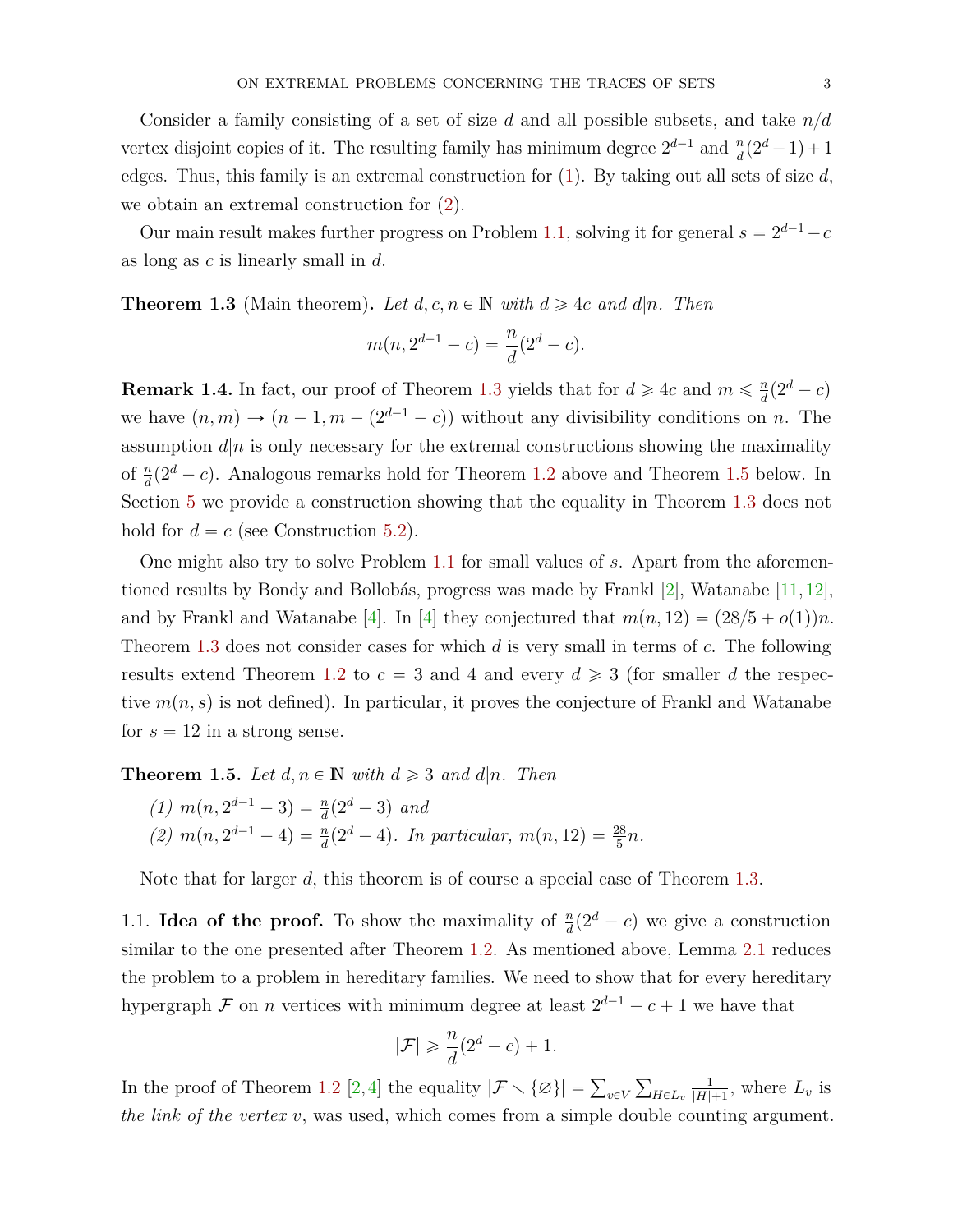Subsequently, they used a generalised form of the Kruskal-Katona Theorem (see Theo-rem [2.2](#page-6-0) below) to obtain a general lower bound for  $\sum_{H \in L_v}$ 1  $\frac{1}{|H|+1}$  for every *v*. Due to the aforementioned double counting this in turn yields a lower bound on the number of edges.

For  $c \geq 3$  there exist extremal families which show that a general bound on  $\sum_{H \in L_v}$ 1  $|H|+1$ for every vertex *v* is not sufficient to provide the desired bound on the number of edges. To overcome this difficulty first observe that the double counting argument can be generalised by interpreting  $\sum_{H \in L_v}$ 1  $\frac{1}{|H|+1}$  as the weight  $w_F(v)$  of a vertex *v*. We will refer to this weight as *uniform weight* since it can be imagined as uniformly distributing the unit weight of an edge to each of its vertices. In contrast, to prove Theorem [1.3](#page-3-0) and Theorem [1.5,](#page-3-1) we will use a non-uniform weight. Moreover, instead of bounding the weight of single vertices we will bound the weight of sets of vertices.

To this aim take the maximum possible set of vertices with small uniform weight such that their neighbourhoods are pairwise disjoint. Call these vertices together with their neighbours *clusters*. Note that in this way the neighbourhood of every vertex with small uniform weight needs to intersect some cluster. For bounding the weight of vertices whose neighbourhood does not intersect any cluster (and therefore have a large uniform weight), we introduce a "local" lemma (see Lemma [3.1\)](#page-6-1) which is a close relative to a general form of the Kruskal-Katona theorem. Given a vertex of fixed degree, it provides a lower bound on the uniform weight and furthermore, the minimum weight surplus if its link deviates enough from the minimising link. Since the link of vertices whose neighbourhood does not intersect any cluster indeed deviates enough from the minimising link, the lemma then gives that these will have a large weight.

The next step is to bound the average weight of the vertices in each such cluster. Even if the number of edges inside a cluster is not large enough,  $\mathcal F$  being hereditary and the minimum degree of  $\mathcal F$  still provide some lower bound for the number of edges in a cluster. Then a second local lemma (Lemma [3.2\)](#page-7-0) yields that there are several vertices within that cluster whose degree (with respect to the cluster) is not the minimum degree in  $\mathcal{F}$ . Therefore, there exist several crossing edges, i.e., edges containing vertices from both the inside and the outside of the cluster. If we use the uniform weight, these crossing edges will contribute enough to the weight of the cluster, even more than needed.

At this point we still need to bound the weight of vertices with small uniform weight lying outside of any cluster. As mentioned above, the neighbourhood of every such vertex intersects some cluster, meaning every such vertex is contained in a crossing edge. Recall that in fact, a uniform weight on crossing edges would contribute more weight than needed for the inside of a cluster. Now the second idea comes into play: the unit weight of these edges will be distributed non-uniformly among its vertices. Hence, when splitting the unit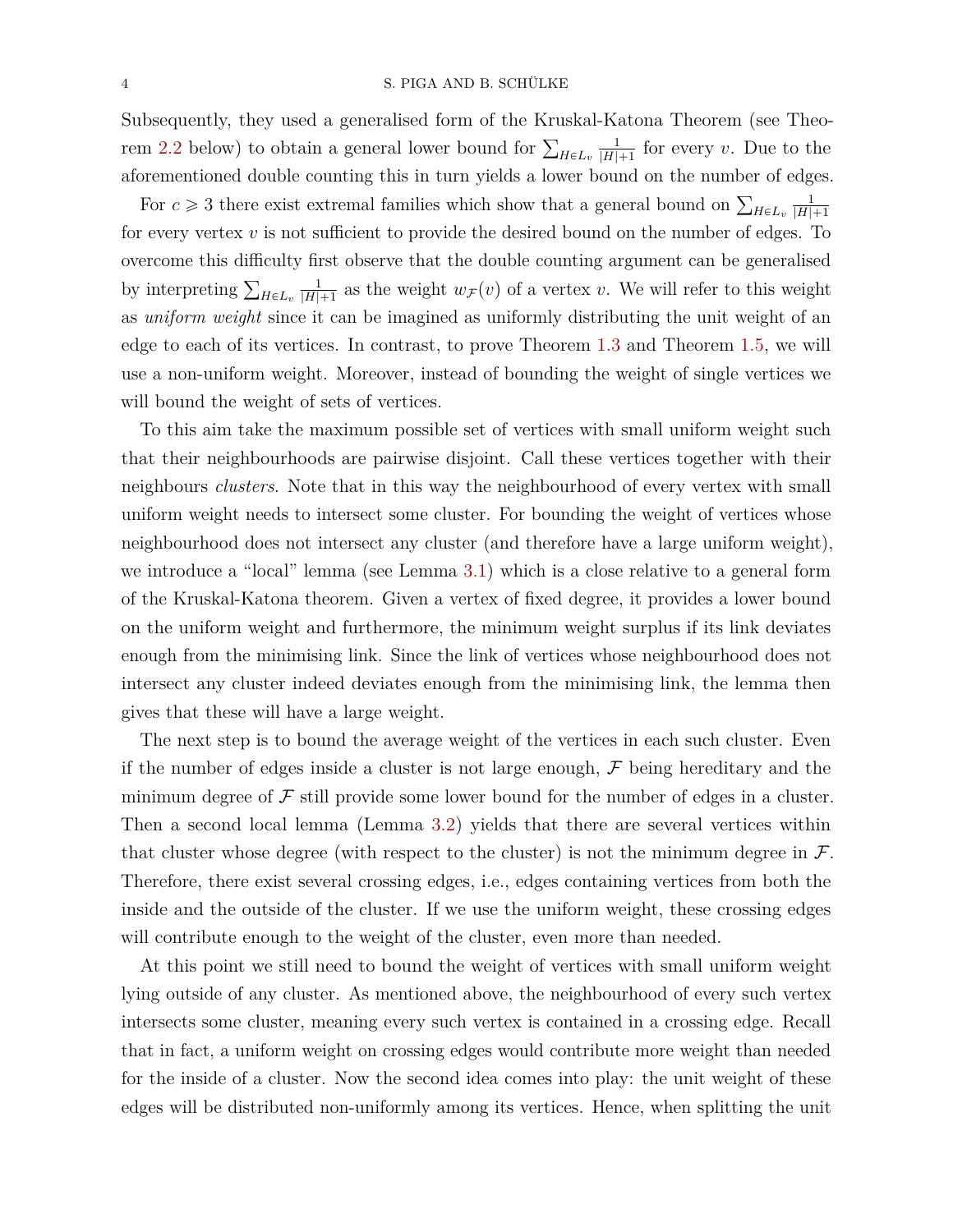weight of such a crossing edge according to the above mentioned imbalance, both sides will get a share that is big enough.

Note that this strategy is compatible with the extremal constructions in so far as that those are composed of disjoint copies of locally optimal families.

#### §2. Preliminaries

<span id="page-5-1"></span>In this work we consider the set of natural numbers  $\mathbb N$  to start with 1 and the logarithms considered are to the base 2. Further, for  $i \in \mathbb{Z}$  we set as usual  $[i] = \{1, \ldots, i\}$ , and it is also convenient to define  $[i]_0 = \{0, \ldots, i\}$ . Given a set  $F \subseteq \mathbb{N}$  and some  $i \in \mathbb{N}$ , we denote by  $F + i$  the set  $\{j + i : j \in F\}$ . For our considerations isolated vertices, i.e., vertices that are contained in the vertex set of a hypergraph but do not lie in any edges, usually do not play an important rôle. This will lead to a few easy peculiarities in notation. For two hypergraphs  $H$  and  $H'$  we write  $H \cong H'$  if they are isomorphic up to isolated vertices, more precisely, if there are vertex sets *V* disjoint to  $V(\mathcal{H})$  and  $V'$  disjoint to  $V(\mathcal{H}')$  such that the hypergraph  $(V(H) \cup V, E(H))$  is isomorphic to  $(V(H') \cup V', E(H'))$ .

For a hypergraph  $\mathcal{H} = (V, E)$  and  $v \in V$  we define the link  $L_v$  of v to be the hypergraph on *V* with edge set  $\{F \setminus \{v\} : F \in E\}$ . Further, we write

$$
V_v = \{ w \in V : \text{there is an } e \text{ with } \{v, w\} \subseteq e \in E \},
$$

note that if *v* is not an isolated vertex, then  $v \in V_v$ . This notation will be useful in the proof of Theorem [1.3](#page-3-0) when defining the clusters mentioned in the overview of the proof.

The following lemma due to Frankl [\[2\]](#page-15-0) provides the aforementioned reduction of Problem [1.1](#page-2-1) to hereditary families.

<span id="page-5-0"></span>**Lemma 2.1.** For  $n, m, a, b \in \mathbb{N}$  the following statements are equivalent.

- *(1)* For every *n*-set *V* and every hereditary family  $\mathcal{F} \subseteq 2^V$  with  $|\mathcal{F}| \geq m$ , there exists a *set*  $T \subseteq V$  *with*  $|T| = a$  *such that*  $|\mathcal{F}_{|T}| \geq b$ *.*
- <span id="page-5-2"></span> $(2)$   $(n, m) \rightarrow (a, b)$

In particular, this means that in the proof of our results we only need to consider hereditary families.

Let  $n \in \mathbb{N}$ , for  $A, B \in 2^{[n]}$  we say that  $A \prec_{col} B$  or  $A$  precedes  $B$  in the *colexicographic order* if  $\max(A \triangle B) \in B$ . Let  $m \in \mathbb{N}$  with  $m \leq 2^n$  and define  $\mathcal{R}_n(m)$  to be the family on *n* vertices containing the first *m* sets of  $2^{[n]}$  according to the colexicographic order. Note that for  $n \le n'$  and  $m \le 2^n$ , we have  $\mathcal{R}_n(m) \cong \mathcal{R}_{n'}(m)$  and hence, we will not distinguish between  $\mathcal{R}_n(m)$  and  $\mathcal{R}_{n'}(m)$  and we will omit the subscript. The following theorem due to Katona [\[7\]](#page-16-9) is a generalisation of the well-known Kruskal-Katona theorem.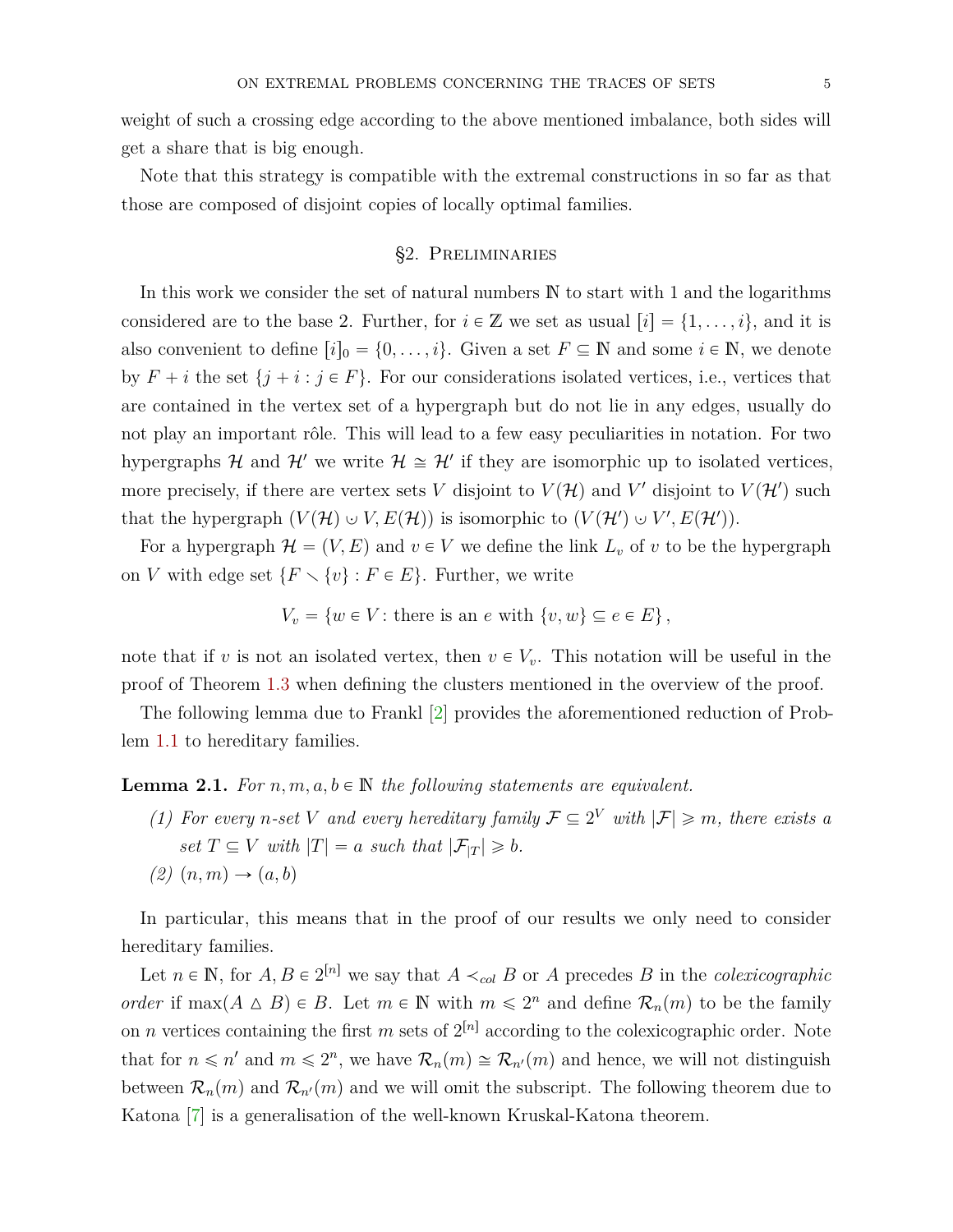<span id="page-6-0"></span>**Theorem 2.2.** Let  $f : \mathbb{N}_0 \to \mathbb{R}$  be a monotone non-increasing function and let F be a *hereditary family with*  $|\mathcal{F}| = m$ *. Then* 

$$
\sum_{F \in \mathcal{F}} f(|F|) \ge \sum_{R \in \mathcal{R}(m)} f(|R|).
$$

In the proofs of Theorems [1.3](#page-3-0) and [1.5,](#page-3-1) normally Theorem [2.2](#page-6-0) is applied with  $\mathcal F$  being the link of a vertex. Moreover, as we usually consider the uniform weight mentioned in Section [1.1,](#page-3-2) the function *f* will often be  $f(k) = \frac{1}{k+1}$ . The weight of  $\mathcal{R}(m)$  with respect to this *f* will come up repeatedly and hence, for brevity we set  $W(m) := \sum_{R \in \mathcal{R}(m)} p_R P(\theta)$ 1  $|R|+1$ . Note that we have  $W(2^{d-1}) = \frac{2^d-1}{d}$  $\frac{d-1}{d}$  and further the following estimate<sup>[2](#page-6-2)</sup> for  $W(2^{d-1} - c)$  for  $a \ c \in [2^{d-2}]:$ 

<span id="page-6-3"></span>
$$
W(2^{d-1} - c) \ge \frac{2^d - 1}{d} - \frac{c}{d - \log c} \tag{2.1}
$$

Indeed, if  $A \in 2^{[d-1]} \setminus \mathcal{R}(2^{d-1}-c)$ , then there are at least  $2^{d-1-|A|}$  sets in  $2^{[d-1]} \setminus \mathcal{R}(2^{d-1}-c)$ *c*). Thus, it follows that for every  $A \in 2^{[d-1]} \setminus \mathcal{R}(2^{d-1} - c)$  we have  $|A| \geq d - 1 - \log c$ . This gives that  $W(2^{d-1}) - W(2^{d-1} - c) \leq \frac{c}{d - \log c}$  and thereby [\(2.1\)](#page-6-3).

#### §3. Proof of Theorem [1.3](#page-3-0)

As mentioned in Section [1.1](#page-3-2) for proving Theorem [1.3](#page-3-0) we introduce two "local" lemmas. The first lemma says that if a family deviates enough from  $\mathcal{R}(m)$ , the weight of this family will have a surplus with respect to  $W(m)^2$  $W(m)^2$ .

<span id="page-6-1"></span>**Lemma 3.1.** Let  $d \geq 4$  and  $c \leq 2^d$  be integers. For a hereditary family H, with  $|\mathcal{H}| \geq 2^d - c$ *the following holds.*

- <span id="page-6-6"></span>*(1)*  $\sum_{H \in \mathcal{H}}$  $\frac{1}{|H|+1} \geqslant W(2^d - c).$
- <span id="page-6-4"></span>*(2)* If there are at least  $d+1$  non isolated vertices in  $H$ , then

$$
\sum_{H \in \mathcal{H}} \frac{1}{|H|+1} \geqslant W(2^d-c) + \frac{1}{6}.
$$

<span id="page-6-5"></span>*(3) If*  $c \in \{2, 3\}$  *and*  $\mathcal{H} \not\cong \mathcal{R}(2^d - c)$ *, then we have* 

$$
\sum_{H \in \mathcal{H}} \frac{1}{|H|+1} \ge W(2^d - c) + \min\left(\frac{1}{6}, \frac{1}{d}\right).
$$

*Proof.* Let *d*, *n*, *c*, and  $H$  be given as in the statement. The first part follows by applying Theorem [2.2](#page-6-0) with  $f(k) = \frac{1}{k+1}$ .

<span id="page-6-2"></span><sup>&</sup>lt;sup>2</sup>To have a clearer presentation of our main results and their proofs, we refrained from striving for optimal bounds.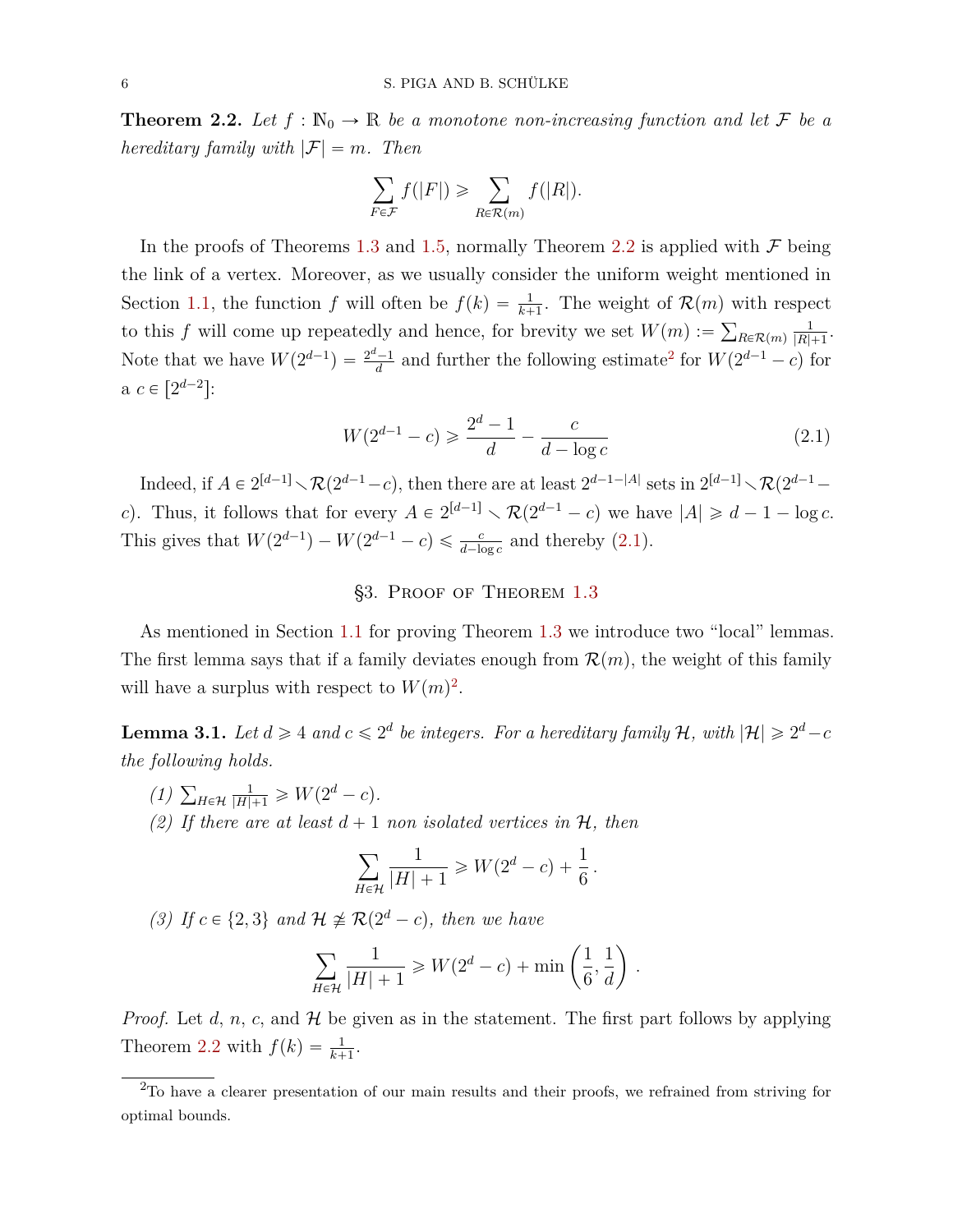In order to prove part  $(2)$  and  $(3)$  we need some preparation. Denote by  $h_i$  and  $r_i$  the number of *i*-sets in H and  $\mathcal{R}(2^d - c)$ , respectively. Given  $s \in [d]_0$  set  $g(k) = 1$  for  $k \leq s$ and  $g(k) = 0$  for  $k > s$ . Then Theorem [2.2](#page-6-0) applied with  $f = g$  yields

<span id="page-7-2"></span><span id="page-7-1"></span>
$$
\sum_{i \in [s]_0} h_i \geqslant \sum_{i \in [s]_0} r_i. \tag{3.1}
$$

Next, let  $H_1, \ldots, H_{|\mathcal{H}|}$  be an enumeration of the elements of  $\mathcal{H}$  such that  $|H_j| \leq |H_{j+1}|$ . Given  $i \in [d-1]$  let  $\varphi(i)$  be the number of edges of size at most *i* in the family  $\mathcal{R}(2^d - c)$ , i.e.,  $\varphi(i) = \sum_{j \in [i]_0} r_j$ . Let  $\mathcal{H}_0 = \{H_1\} = \{\emptyset\}$  and for  $i \in [d-1]$  consider the following set of edges  $\mathcal{H}_i = \{H_{\varphi(i-1)+1}, \ldots, H_{\varphi(i)}\}$  and observe that its size is  $r_i$ . Inequality [\(3.1\)](#page-7-1) implies that for  $H \in \mathcal{H}_i$ , where  $i \in [d-1]_0$ , we have  $|H| \leq i$ . Thus,

$$
\sum_{i \in [d-1]_0} \sum_{H \in \mathcal{H}_i} \frac{1}{|H|+1} \geqslant \sum_{i \in [d-1]_0} \frac{r_i}{i+1} = W(2^d - c) \,. \tag{3.2}
$$

If now at least  $d + 1$  vertices are contained in edges of  $H$ , then even for  $H_{d+2} \in \mathcal{H}_2$  it holds that  $|H_{d+2}| = 1$ . Hence, [\(3.2\)](#page-7-2) now becomes  $\sum_{H \in \mathcal{H}}$  $\frac{1}{|H|+1} \geqslant \frac{1}{2} - \frac{1}{3} + W(2^d - c)$  and [\(2\)](#page-6-4) is proved.

For proving [\(3\)](#page-6-5), let  $c \in \{2, 3\}$  and note that if there are at least  $d + 1$  non isolated vertices in  $H$ , then the result follows from [\(2\)](#page-6-4). Thus, assume that there are only *d* non isolated vertices in  $\mathcal{H}$ . Observe that  $r_i = \begin{pmatrix} d_i \\ i \end{pmatrix}$  $i$  and  $r_i = \binom{d}{i}$  for  $i \in [d-2]$ ,  $r_d = 0$  and  $r_{d-1} = d - (c - 1)$ . Hence, due to [\(3.1\)](#page-7-1) we have  $h_i = \begin{pmatrix} d_i \\ d_i \end{pmatrix}$  $i$ <sup>d</sup>) for  $i \in [d-2]$  and because of H being hereditary and the size of  $H$ , further  $h_{d-1} \geq d - (c - 1)$ . In fact,  $h_{d-1} > r_{d-1} = d - (c - 1)$  has to hold since  $\mathcal{H} \not\cong \mathcal{R}(2^d - c)$ . Together with [\(3.2\)](#page-7-2) the result follows.

The following is the second local lemma mentioned in the overview. Part [\(2\)](#page-7-3) states that a family on *d* vertices with high minimum degree contains many edges and therefore, considering Lemma [2.1,](#page-5-0) this is a local version of Theorem [1.3.](#page-3-0) Moreover, Part [\(1\)](#page-7-4) states that if a family has not enough edges, then there are several vertices of low degree.

<span id="page-7-4"></span><span id="page-7-0"></span>**Lemma 3.2.** *Let*  $d, c \in \mathbb{N}$ , *V be a d-set and let*  $\mathcal{H} \subseteq 2^V$  *be hereditary.* 

(1) If 
$$
|\mathcal{H}| \leq 2^d - c - 1
$$
, then  $\deg(v) \leq 2^{d-1} - c - 1$  for at least  $d - c$  vertices  $v$ .

<span id="page-7-3"></span>(2) If  $d \ge c + 1$  and  $\delta(\mathcal{H}) \ge 2^{d-1} - c$ , then  $|\mathcal{H}| \ge 2^d - c$ .

*Proof.* [\(1\)](#page-7-4): By  $\overline{\mathcal{H}}$  denote the family  $\{V \setminus F : F \in 2^V \setminus \mathcal{H}\}\$ . The bound on  $|\mathcal{H}|$  implies that  $c + 1 \leq |\bar{\mathcal{H}}|$  and observe that since  $\mathcal H$  is hereditary,  $\bar{\mathcal{H}}$  is hereditary. Consider some ordering  $\bar{\mathcal{H}} = \{H_1, \ldots, H_{|\bar{\mathcal{H}}|}\}\$  with  $|H_i| \leq |H_{i+1}|$ . Note that because  $\bar{\mathcal{H}}$  is hereditary, we know that if some vertex  $v \in V$  is contained in one of the edges  $H_1, \ldots, H_j$ , then in fact  $\{v\} = H_i$  for some  $i \in [j]$ . Thus, there are  $d - c$  vertices that do not lie in any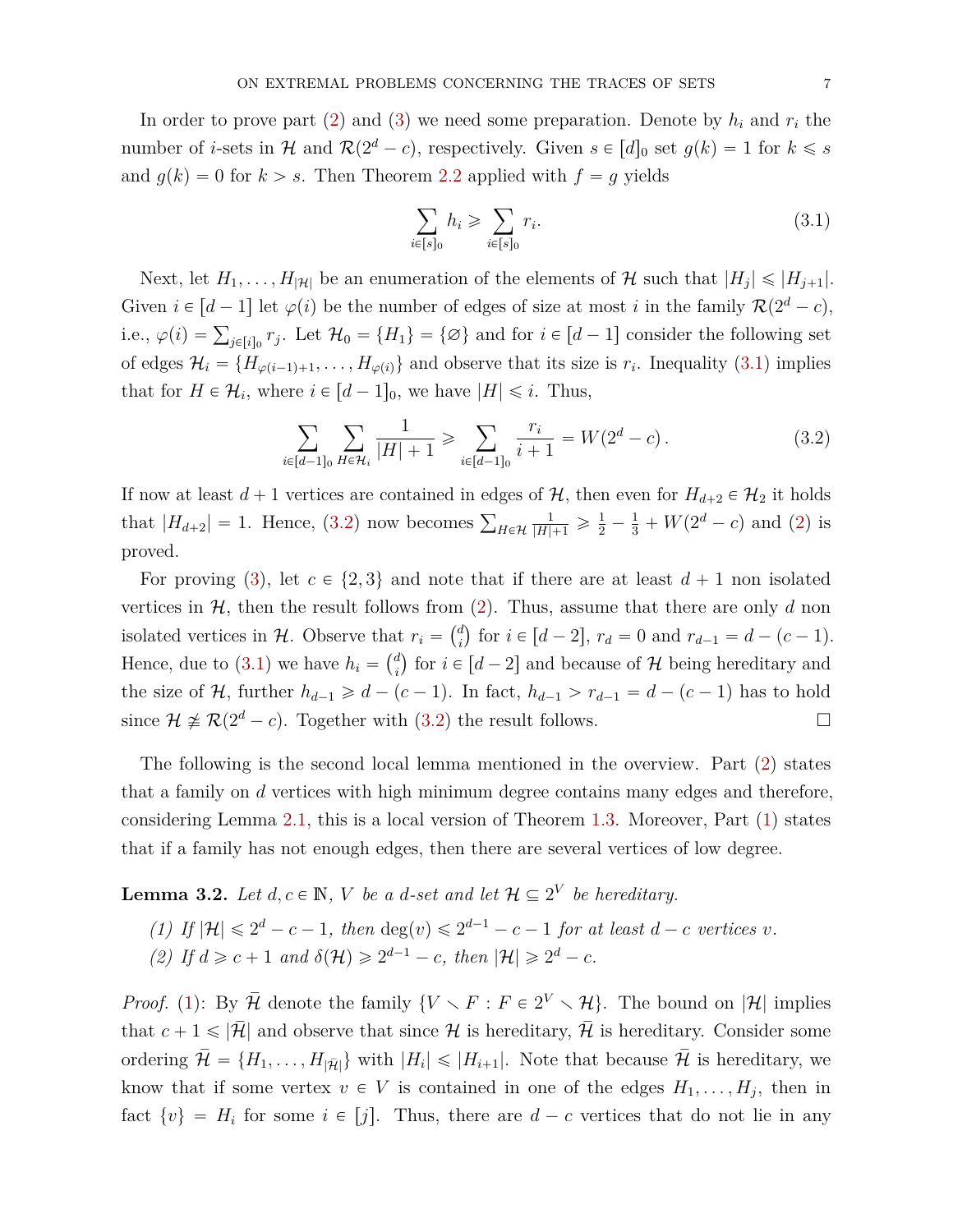of  $H_1, \ldots, H_{c+1}$ . Note that these vertices lie in at least  $c+1$  sets of  $2^V \setminus \mathcal{H}$  and therefore, for each such *v* we have  $\deg_{\mathcal{H}}(v) \leq 2^{d-1} - c - 1$ .

[\(2\)](#page-7-3): Assume for contradiction that  $|\mathcal{H}| \leq 2^d - c - 1$ . Then [\(1\)](#page-7-4) gives the contradiction.  $\Box$ 

Now we are ready to prove Theorem [1.3.](#page-3-0)

*Proof of Theorem [1.3.](#page-3-0)* Let *n*, *d*, and *c* be given as in the theorem. First note that !<br>! " ı)

$$
\mathcal{F}_0 = \left\{ F + (i - 1) : F \in \mathcal{R}(2^d - (c - 1)) \text{ and } i \in \left[ \frac{n}{d} \right] \right\} \subseteq 2^{[n]}
$$

shows that for  $m = \frac{2^d - c}{d}$  $\frac{d^2 - c}{dt} n + 1$ , we have  $(n, m) \to (n - 1, m - (2^{d-1} - c)).$ 

In an hereditary family on *n* vertices with *m* edges the existence of a set of size  $n - 1$ on which the trace of the family has size at least  $m - (2^{d-1} - c)$  is equivalent to the existence of a vertex with degree at most  $2^{d-1} - c$ . Therefore, Lemma [2.1](#page-5-0) implies that it is sufficient to show that for every hereditary family  $\mathcal F$  on  $n$  vertices with minimum degree at least  $2^{d-1} - c + 1$  we have  $|\mathcal{F}| \geqslant \frac{2^d - c}{d}$  $\frac{d^2-c}{d}n+1$ . Let now  $\mathcal{F} \subseteq 2^V$  be such a hereditary family on some *n*-set *V* in which every vertex has degree at least  $2^{d-1} - c + 1$ .

To prove the lower bound on the number of edges, we will define a weight function *w* ř on *V* with the property that  $1 + \sum_{v \in V} w_{\mathcal{F}}(v) \leq |\mathcal{F}|$ . Subsequently, it will be enough to show that  $\sum_{v \in V} w_{\mathcal{F}}(v) \geq \frac{2^d - c}{d}$  $\frac{d}{d}$   $\frac{d}{d}$  *n*. Indeed, for *c* = 1 the weight function  $\sum_{H \in L_v}$ 1  $\frac{1}{|H|+1}$  together with Lemma [3.1](#page-6-1) provide this, so from now on we assume  $c \geq 2$ . Note however, that for this uniform weight and *c* large, in  $\mathcal{F}_0$  there are vertices with weight below and above  $\frac{2^d-c}{d}$  $\frac{c-c}{d}$ . As mentioned in the overview, we overcome this difficulty by using non-uniform weights and by bounding the average weight of sets of vertices instead of bounding the weight of every single vertex.

To that aim, we will in the following consider a partition of V. Let us call a vertex  $v \in V$ *light* if  $|V_v| = d$ . Further, let  $\mathcal{L}$  be a maximum set of light vertices such that  $V_v \cap V_{v'} = \emptyset$ for all  $v, v' \in \mathcal{L}$  and call the sets  $V_v$  with  $v \in \mathcal{L}$  *clusters*. Later, the weight of a vertex will be defined depending on how it relates to to these clusters. Moreover, call the vertices  $u \in V \setminus \bigcup_{v \in \mathcal{L}} V_v$  with  $|V_u| > d$  *heavy* vertices and let  $\mathfrak{H}$  be the set of all heavy vertices. The vertices in  $\mathcal L$  will be distinguished further into two different types  $\mathcal L_1$  and  $\mathcal L_2$ as follows. Let  $\mathcal{L}_1$  be the set of those vertices  $v \in \mathcal{L}$  for which every vertex in  $V_v$  is only contained in edges of  $2^{V_v}$ , that is

$$
\mathcal{L}_1 = \{ v \in \mathcal{L} \colon \text{there is no } e \in \mathcal{F} \setminus 2^{V_v} \text{ with } e \cap V_v \neq \varnothing \}.
$$

Furthermore, let  $\mathcal{L}_2$  be the set of those vertices  $v \in \mathcal{L}$  for which there exists an  $x \in V_v$  that is contained in an edge of  $\mathcal{F} \setminus 2^{V_v}$ , in other words,

$$
\mathcal{L}_2 = \{ v \in \mathcal{L} \colon \text{there is an } e \in \mathcal{F} \setminus 2^{V_v} \text{ with } e \cap V_v \neq \varnothing \}. \tag{3.3}
$$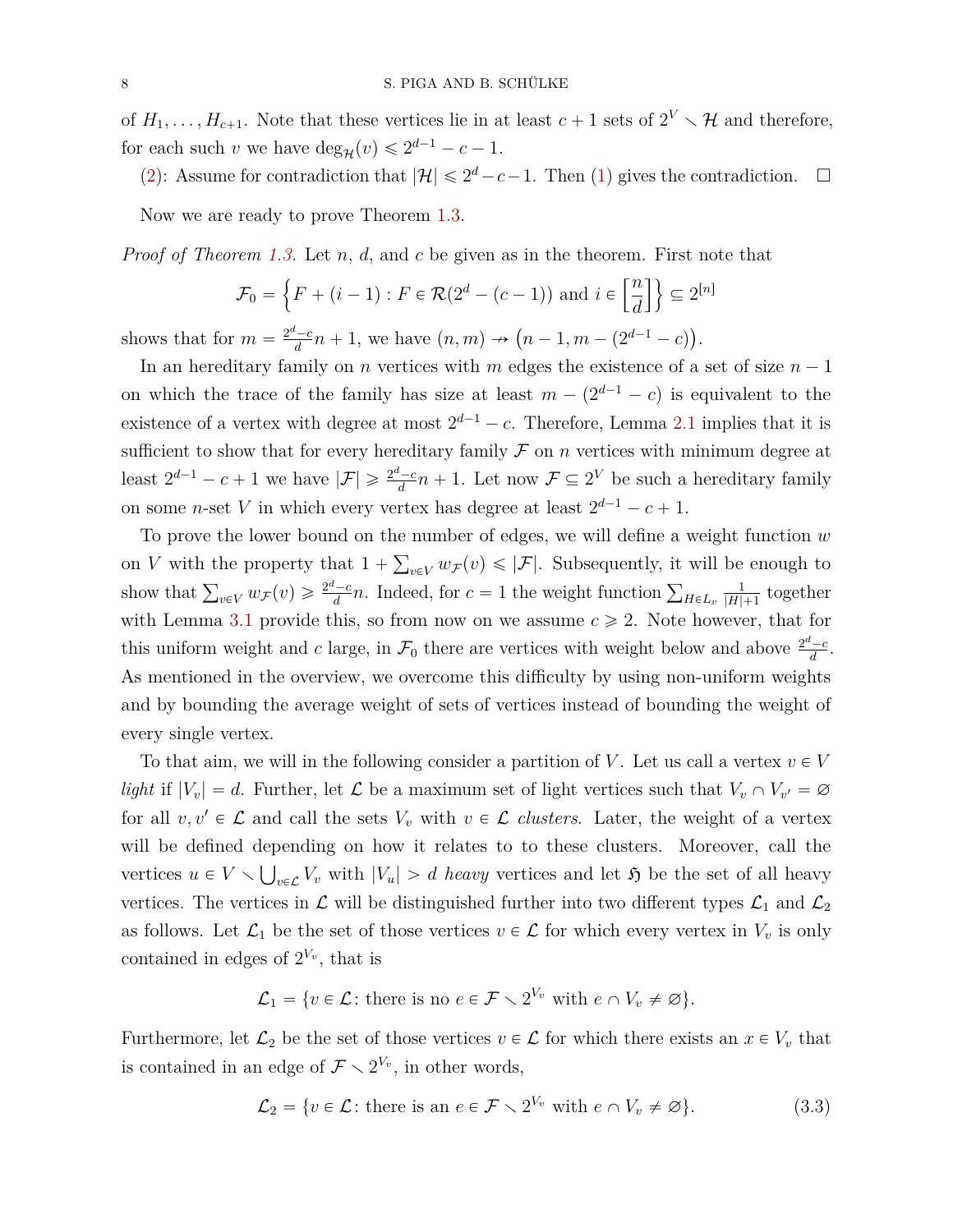Note that we have  $\mathcal{L} = \mathcal{L}_1 \cup \mathcal{L}_2$ . Lastly, we collect the remaining vertices in the set  $\overline{\mathcal{L}} = V \setminus (\mathfrak{H} \cup \bigcup_{v \in \mathcal{L}} V_v)$ . Thus, we have  $V = \mathfrak{H} \cup \bigcup_{v \in \mathcal{L}_1} V_v \cup \bigcup_{v \in \mathcal{L}_2} V_v \cup \overline{\mathcal{L}}$ .

Next, for each of the partition classes  $\mathfrak{H}$ ,  $\bigcup_{v \in \mathcal{L}_1} V_v$ ,  $\bigcup_{v \in \mathcal{L}_2} V_v$ , and  $\overline{\mathcal{L}}$  the weights will be defined and we will show that the average weight in each partition class is bounded from below by  $\frac{2^d-c}{d}$  $\frac{c-c}{d}$ .

Assign the uniform weight  $w_F(u) = \sum_{H \in L_u}$ 1  $\frac{1}{|H|+1}$  to every heavy vertex  $u \in \mathfrak{H}$ . This definition and [\(2\)](#page-6-4) from Lemma [3.1](#page-6-1) give that every heavy vertex has weight at least

$$
\frac{1}{6} + W(2^{d-1} - c + 1) \ge \frac{1}{6} + \frac{2^d - 1}{d} - \frac{c - 1}{d - \log(c - 1)} \ge \frac{2^d - c}{d},
$$
\n(3.4)

where we used the bound [\(2.1\)](#page-6-3) for the first inequality and  $d \geq 4c$  and  $\log x \leq \frac{2}{3}$  $\frac{2}{3}x$  for  $x \ge 1$ for the second (recall that we can assume  $c \geq 2$ ).

Given  $v \in \mathcal{L}_1$ , we have that  $\mathcal{F}[V_v]$  is a family on *d* vertices with minimum degree at least  $2^{d-1} - c + 1$ . Thus, from Lemma [3.2](#page-7-0) [\(2\)](#page-7-3) (with  $c - 1$  here in place of c there) it follows that  $|\mathcal{F}[V_v]| \geq 2^d - c + 1$ . Since summing the uniform vertex weights of all vertices of a family amounts to the number of non-empty edges in that family, assigning the uniform weight  $w_F(x) = \sum_{H \in L_x}$ 1  $\frac{1}{|H|+1}$  to every  $x \in V_v$  yields

<span id="page-9-2"></span><span id="page-9-0"></span>
$$
\frac{1}{d} \sum_{x \in V_v} w_{\mathcal{F}}(x) = \frac{|\mathcal{F}[V_v] \setminus \{\varnothing\}|}{d} \geqslant \frac{2^d - c}{d} \,. \tag{3.5}
$$

Given  $v \in \mathcal{L}_2$ , the idea is that the vertices in  $V_v$  already have a relatively large uniform weight just taking into account the edges on  $V_v$ . Thus, they only need a smaller proportion of the weight of an edge that includes vertices outside of *Vv*. More precisely, we assign the weight ˆ ˙

$$
w_{\mathcal{F}}(x) = \sum_{H \in L_x} \frac{1}{|H| + 1} - |V_x \setminus V_v| \left(\frac{1}{2} - \frac{c - 1}{d - c}\right)
$$

to every vertex  $x \in V_v$ . This definition can be understood as vertices in  $V_v$  basically having the uniform weight but then renouncing part of their uniform share of 2-uniform edges that cross from the inside of a cluster to the outside. Later, these crossing edges will contribute more than their uniform share to the outside vertex.

Of course, if  $|\mathcal{F}[V_v]| \ge 2^d - c + 1$ , then again the bound [\(3.5\)](#page-9-0) follows for *v* directly by double counting and thus, we may assume that  $|\mathcal{F}[V_v]| \leq 2^d - c$ . Define the set *C* as the set of vertices  $x \in V_v$  for which there exists some  $F_x$  with  $x \in F_x \in \mathcal{F} \setminus 2^{V_v}$ . Note that in fact, since F is hereditary, we may assume  $|F_x| = 2$ . Considering the minimum degree condition in F and applying Lemma [3.2](#page-7-0) [\(1\)](#page-7-4) to  $\mathcal{F}[V_v]$  (with  $c-1$  here instead of c there) it follows that

<span id="page-9-1"></span>
$$
|C| \ge d - c + 1. \tag{3.6}
$$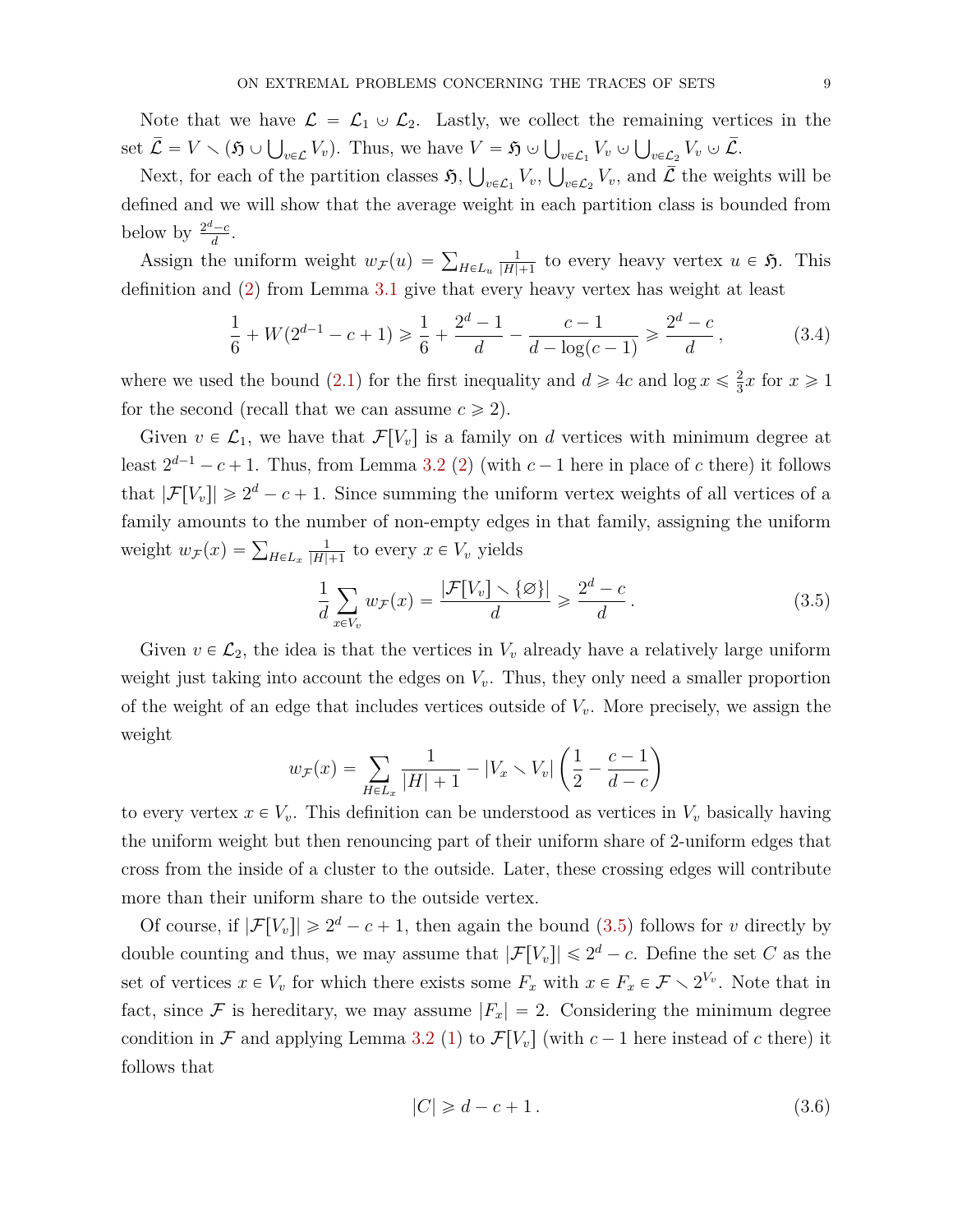Moreover, the minimum degree of F implies  $d(v) \geq 2^{d-1} - c + 1$  and hence, F being hereditary gives that  $|2^{V_v} \setminus \mathcal{F}| \leqslant 2(c-1)$ . Therefore, double counting the non-empty edges in  $\mathcal{F}[V_v]$  yields

$$
|\mathcal{F}[V_v] \setminus \{\varnothing\}| = \sum_{x \in V_v} \sum_{H \in L_x \cap 2^{V_v}} \frac{1}{|H| + 1} \ge 2^d - 2c + 1. \tag{3.7}
$$

Now, observe that the definition of the weight together with [\(3.7\)](#page-10-0) and [\(3.6\)](#page-9-1) give ˆ ˙

<span id="page-10-1"></span><span id="page-10-0"></span>
$$
\frac{1}{d} \sum_{x \in V_v} w_{\mathcal{F}}(x) \ge \frac{1}{d} \left( |\mathcal{F}[V_v] \setminus \{\varnothing\}| + |C|\frac{c-1}{d-c} \right)
$$
\n
$$
\ge \frac{1}{d} \left( 2^d - 2c + 1 + (d-c+1)\frac{c-1}{d-c} \right)
$$
\n
$$
\ge \frac{2^d - c}{d}.
$$
\n(3.8)

Lastly consider vertices from  $\mathcal{L}$ . Recall that in particular, these vertices are light and could potentially have a too low weight if the uniform weight would be used. Note that by the maximality of  $\mathcal{L}$ , for every vertex  $a \in \overline{\mathcal{L}}$  we can pick a  $v(a) \in \mathcal{L}_2$  such that there exists an edge containing *a* and a vertex of  $V_{v(a)}$ . Since the vertices in  $\bigcup_{v \in \mathcal{L}_2} V_v$  renounced their full share of some of those edges, the vertices in  $\mathcal L$  can be given a larger fraction. To be precise, the weight for  $a \in \overline{\mathcal{L}}$  is defined as ˆ ˙

$$
w_{\mathcal{F}}(a) = \sum_{H \in L_a} \frac{1}{|H|+1} + |V_a \cap V_{v(a)}| \left(\frac{1}{2} - \frac{c-1}{d-c}\right).
$$

Lemma [3.1](#page-6-1) [\(1\)](#page-6-6) yields that

$$
w_{\mathcal{F}}(a) \ge W(2^{d-1}-c+1) + \frac{1}{2} - \frac{c-1}{d-c} \ge W(2^{d-1}-c+1) + \frac{1}{6} \ge \frac{2^d-c}{d},\tag{3.9}
$$

where the second inequality follows from  $d \geq 4c$  and the third follows as in [\(3.4\)](#page-9-2). Observe that the definition of  $w_F$  implies  $\sum_{x \in V} w_F(x) \leq 1 + |\mathcal{F}|$  because the left-hand side counts every edge of  $\mathcal F$  apart from the empty set at most once. Since  $(3.4)$ ,  $(3.5)$ ,  $(3.8)$ , and  $(3.9)$ say that the average weight per vertex in  $\mathcal F$  is at least  $\frac{2^d-c}{d}$  $\frac{d}{d}$ , the proof is complete.  $\Box$ 

# <span id="page-10-2"></span>§4. Proof of Theorem [1.5](#page-3-1)

<span id="page-10-3"></span>This section is dedicated to the proof of Theorem [1.5.](#page-3-1) The proof is very similar to the proof of the main theorem just with some adaptions to obtain more precise bounds at certain points. Hence, we will omit some details that already appeared in the last section.

*Proof of Theorem [1.5.](#page-3-1)* Let  $c \in \{3, 4\}$  and note that the cases  $d = 3$  and 4 have been solved before, see [\[4\]](#page-16-6) and [\[11\]](#page-16-7), so assume  $d \ge 5$ . Firstly, the family  $\mathcal{F}_0$  from the proof of Theorem [1.3](#page-3-0) shows that for  $m = \frac{n}{d}$ assume  $a \ge 0$ . Firstly, the lamity  $J_0$  from the proof of  $\frac{n}{d}(2^d - c) + 1$ , we have  $(n, m) \rightarrow (n - 1, m - (2^{d-1} - c))$ .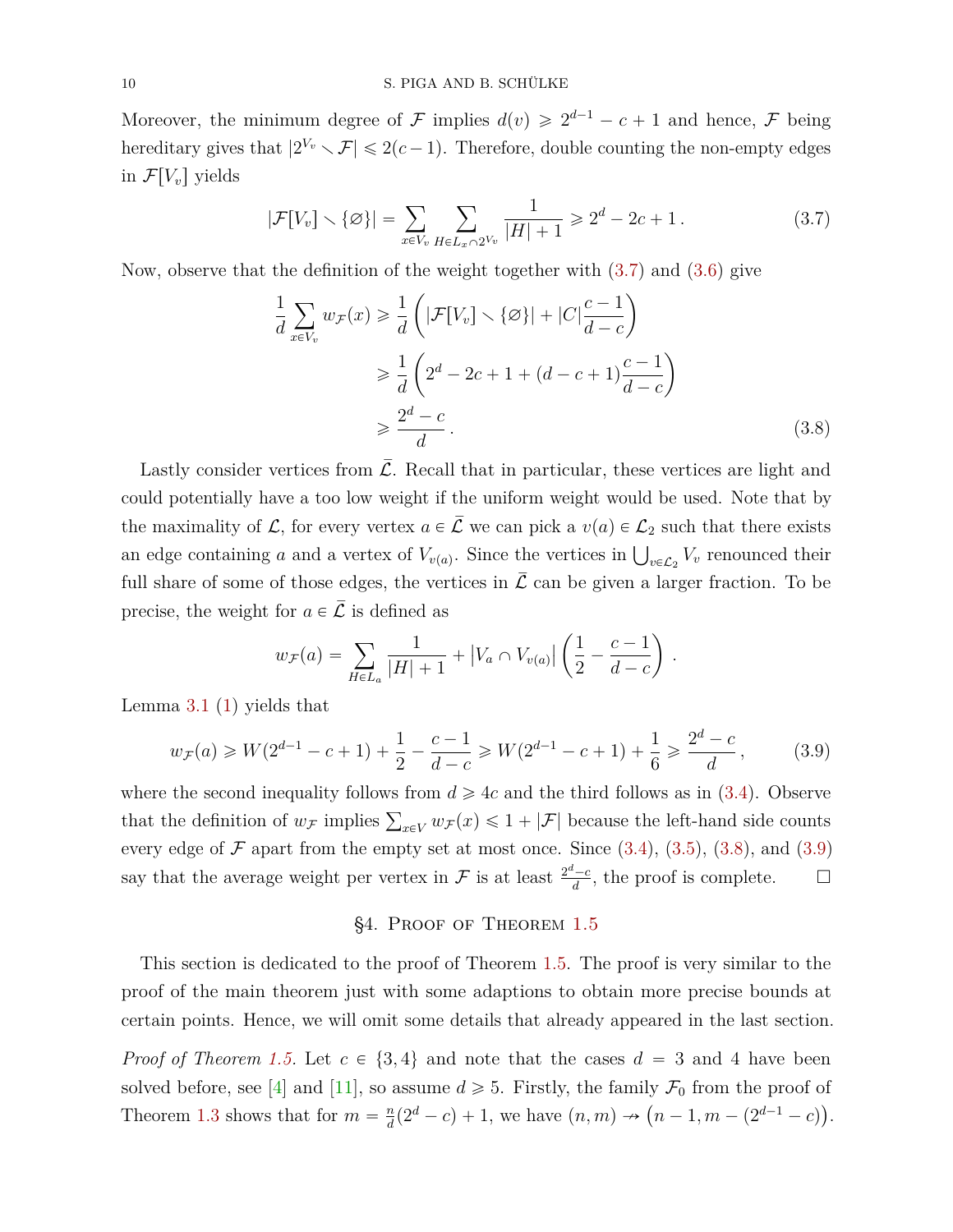Let now  $\mathcal{F} \subseteq 2^V$  be a hereditary family on some *n*-set *V* in which every vertex has Let now  $\mathcal{F} \subseteq \mathcal{Z}$  be a neteritary langle on some *n*-set  $V$  in which every vertex degree at least  $2^{d-1} - c + 1$ . In the following we will show that  $|\mathcal{F}| \geq (2^d - c) \frac{n}{d} + 1$ .

To gain more precision later, this time we call a vertex  $v \in V$  *light* if  $L_v \cong \mathcal{R}(2^{d-1}-(c-1))$ . Again, let  $\mathcal L$  be a maximum set of light vertices such that  $V_v \cap V_{v'} = \emptyset$  for all  $v, v' \in \mathcal L$ . Call the vertices  $u \in V \setminus \bigcup_{v \in \mathcal{L}} V_v$  with  $L_u \not\cong \mathcal{R}(2^{d-1} - (c-1))$  heavy vertices. The sets  $\mathcal{L}_i$ ,  $\mathfrak{H}, \bar{\mathcal{L}}$  are defined similarly as in the proof of Theorem [1.3,](#page-3-0) just according to the different definitions of light and heavy vertices here.

Again we assign the uniform weight to every heavy vertex of  $\mathcal F$ . Note that then, due to Lemma [3.1](#page-6-1) [\(3\)](#page-6-5) and the structure of  $\mathcal{R}(2^{d-1} - c)$  for  $c \leq 4$ , every heavy vertex has weight at least ˙ ˙

$$
\min\left(\frac{1}{6},\frac{1}{d}\right) + W(2^{d-1} - (c-1)) \ge \min\left(\frac{1}{6},\frac{1}{d}\right) + \frac{2^d - 1}{d} - \frac{(c-1)d - 1}{(d-1)d} \ge \frac{2^d - c}{d}.
$$
\n(4.1)

For  $v \in \mathcal{L}_1$  and  $x \in V_v$  the weight is again defined as the uniform weight and as in the proof of Theorem [1.3,](#page-3-0) we obtain

<span id="page-11-1"></span><span id="page-11-0"></span>
$$
\frac{1}{d} \sum_{x \in V_v} w_{\mathcal{F}}(x) \geqslant \frac{2^d - c}{d} \,. \tag{4.2}
$$

To write the next weight definitions in a compact way, we define the following set

$$
\mathcal{S} = \{ H \in \mathcal{F} : |H| = 3 \text{ and } H \cap \bigcup_{v \in \mathcal{L}_2} V_v, H \cap \overline{\mathcal{L}} \neq \varnothing \}
$$

Note that S is the set of those edges of size 3 in  $\mathcal F$  crossing from the inside of some  $V_v$ with  $v \in \mathcal{L}_2$  to its outside and contain a vertex from  $\overline{\mathcal{L}}$ . For  $v \in \mathcal{L}_2$  and a vertex  $x \in V_v$ , assign the weight  $w_F(x) = \sum_{H \in L_x}$  $\frac{1}{|H|+1} - \frac{1}{9}$  $\frac{1}{9}|\{H \in L_x : H \cup \{x\} \in S\}|.$ 

<span id="page-11-2"></span>**Claim 4.1.** *For*  $v \in \mathcal{L}_2$  *we have*  $\frac{1}{d}$  $\sum_{x \in V_v} w_{\mathcal{F}}(x) \geqslant \frac{2^d - c}{d}$  $\frac{c-c}{d}$ .

We postpone the proof of this claim to the end of the section and first finish the proof of Theorem [1.5](#page-3-1) using the claim.

For a vertex define the weight  $a \in \overline{\mathcal{L}}$  as  $w_{\mathcal{F}}(a) = \sum_{H \in L_a}$  $\frac{1}{|H|+1} + \frac{1}{18} |\{H \in L_a : H \cup \{a\} \in S\}|.$ Note that by the maximality of  $\mathcal{L}$ , there exists a  $v(a) \in \mathcal{L}_2$  such that there are an edge *F* and a vertex  $x_a \in V_{v(a)}$  with  $a, x_a \in F$ . In fact, it is easy to check that since  $L_a \cong \mathcal{R}(2^{d-1}-(c-1)),$ the number of 2-sets in  $L_a$  that contain  $x_a$  is at least  $d - 2 \geq 3$ . Thus, Lemma [3.1](#page-6-1) [\(1\)](#page-6-6) and the definition of the weight yield

<span id="page-11-3"></span>
$$
w_{\mathcal{F}}(a) \ge W(2^d - (c - 1)) + \frac{d - 2}{18} \ge W(2^d - (c - 1)) + \frac{1}{6} \ge \frac{2^d - c}{d}.
$$
 (4.3)

Now observe that the definition of  $w_F$  implies  $\sum_{x \in V} w_F(x) \leq 1 + |\mathcal{F}|$  because the lefthand side counts every edge of  $\mathcal F$  apart from the empty set at most once. In particular,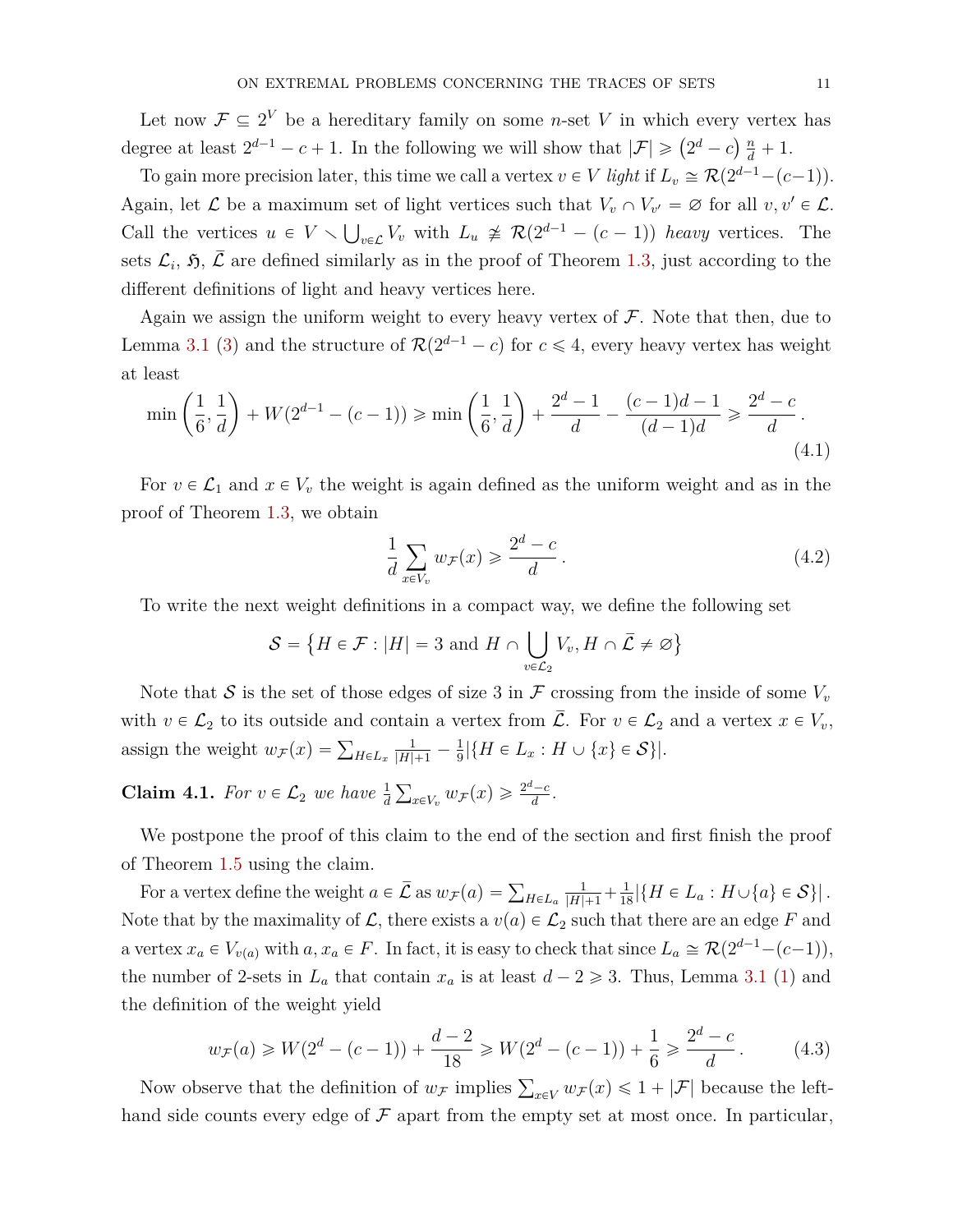for  $H \in \mathcal{S}$  there are at least one  $x \in H \cap \mathcal{S}$  $v \in \mathcal{L}_2$   $V_v$  and at most two  $a, a' \in H \cap \overline{\mathcal{L}}$ . Thus, *H* contributes at most 1 to  $\sum_{x \in V} w_{\mathcal{F}}(x)$ .

Since [\(4.1\)](#page-11-0), [\(4.2\)](#page-11-1), Claim [4.1,](#page-11-2) and [\(4.3\)](#page-11-3) say that the average weight per vertex in  $\mathcal F$  is at least  $\frac{2^d-c}{d}$  $\frac{d}{d}$ , the proof is complete.

*Proof of Claim [4.1.](#page-11-2)* Here, we will differ slightly depending on the value of *c*.

Case  $c = 3$ : If  $\delta(\mathcal{F}[V_v]) \geq 2^{d-1} - 2$ , then [\(4.2\)](#page-11-1) holds for *v* as well and so we may assume  $\delta(\mathcal{F}[V_v]) < 2^{d-1} - 2$  and thereby  $|2^{V_v} \setminus \mathcal{F}| \geq 3$ . On the other hand, since  $d(v) \geq$  $2^{d-1} - 2$  and F is hereditary,  $|2^{V_v} \setminus \mathcal{F}| \leq 4$ . So we can assume that  $|2^{V_v} \setminus \mathcal{F}| \in \{3, 4\}$ . If  $|2^{V_v} \setminus \mathcal{F}| = 3$ , then  $d(v) \ge 2^{d-1} - 2$  and  $\mathcal F$  being hereditary imply that the sets in  $2^{V_v} \setminus \mathcal{F}$ are  $V_v$ ,  $V_v \setminus \{v\}$ , and some  $A \in (V_v)^{(d-1)}$  with  $v \in A$ . Thus, each vertex  $x \in A \setminus \{v\}$  lies in all three sets of  $2^{V_v} \setminus \mathcal{F}$ , and so there has to be an  $F_x \in L_x \cap (V \setminus V_v)^{(1)}$  because of the minimum degree of  $\mathcal F$ . Thus, the definition of the weight and double counting the non-empty edges in  $\mathcal{F}[V_v]$  implies

$$
\sum_{x\in V_v} w_{\mathcal{F}}(x)\geqslant |\mathcal{F}[V_v]\smallsetminus \{\varnothing\}|+\frac{|A\smallsetminus \{v\}|}{2}\geqslant 2^d-4+\frac{d-2}{2}\geqslant 2^d-3.
$$

Similarly, if  $|2^{V_v} \setminus \mathcal{F}| = 4$ , then the sets in  $2^{V_v} \setminus \mathcal{F}$  are  $V_v$ ,  $V_v \setminus \{v\}$ , some  $A \in (V_v)^{(d-1)}$ with  $v \in A$ , and  $A \setminus \{v\}$ . Hence, there are  $d-2$  vertices *x* (namely, the vertices in  $A \setminus \{v\}$ ) for which there has to be an  $F_x \in L_x \cap (V \setminus V_v)^{(1)}$  and at least one further  $F'_x \in L_x$ with  $F'_x \cap (V \setminus V_v) \neq \emptyset$  and  $|F'_x| \leq 2$ . Noting that each  $F_x$  contributes  $1/2$  to  $\sum_{x \in V_v} w_{\mathcal{F}}(x)$ and each  $F'_x$  at least  $1/3 - 1/9 = 2/9$ , we obtain in the usual way

$$
\sum_{x \in V_v} w_{\mathcal{F}}(x) \geq 2^d - 5 + \frac{d-2}{2} + \frac{2(d-2)}{9} \geq 2^d - 3
$$

and thereby the claim if  $c = 3$ .

Case  $c = 4$ : In a similar way as in the beginning of the case  $c = 3$ , we observe that we may assume  $|2^{V_v} \setminus \mathcal{F}| \in \{4, 5, 6\}$ . Further observe that if  $|2^{V_v} \setminus \mathcal{F}| = 4$ , then since  $d(v) = 2^{d-1} - 3$ , the sets in  $2^{V_v} \setminus \mathcal{F}$  are  $V_v$ ,  $V_v \setminus \{v\}$ , *A*, and *B* for some distinct  $A, B \in V_v^{(d-1)}$  which both contain *v*. Thus, there are at least  $d-3$  vertices (namely those in  $A \cap B \setminus \{v\}$ ) that lie in four sets of  $2^{V_v} \setminus \mathcal{F}$ . Since for any such vertex *x* there has to be an  $F_x \in L_x \cap (V \setminus V_v)^{(1)}$ , we get  $\sum_{x \in V_v} w_{\mathcal{F}}(x) \geq 2^d - 5 + \frac{d-3}{2} \geq 2^d - 4$ .

Similarly, if  $|2^{V_v} \setminus \mathcal{F}| = 5$ , the sets in  $2^{V_v} \setminus \mathcal{F}$  are  $V_v$ ,  $V_v \setminus \{v\}$ , A, B, and  $A \setminus \{v\}$ for some distinct  $A, B \in V_v^{(d-1)}$  which both contain *v*. Hence, for the  $d-3$  vertices  $x \in$  $A \cap B \setminus \{v\}$  there have to be an  $F_x \in L_x \cap (V \setminus V_v)^{(1)}$  and at least one further  $F'_x \in L_x$ with  $F'_x \cap (V \setminus V_v) \neq \emptyset$  and  $|F'_x| \leq 2$ . In addition, for the one vertex  $x \in A \setminus B$  there has to be an  $F_x \in L_x \cap (V \setminus V_v)^{(1)}$ . For a vertex  $x \in A \cap B \setminus \{v\}$  we observe the following. If  $F'_x \notin S$ , then  $F'_x$  contributes at least  $1/3$  to  $\sum_{x \in V_v} w_{\mathcal{F}}(x)$ . On the other hand, if  $F'_x \in S$ ,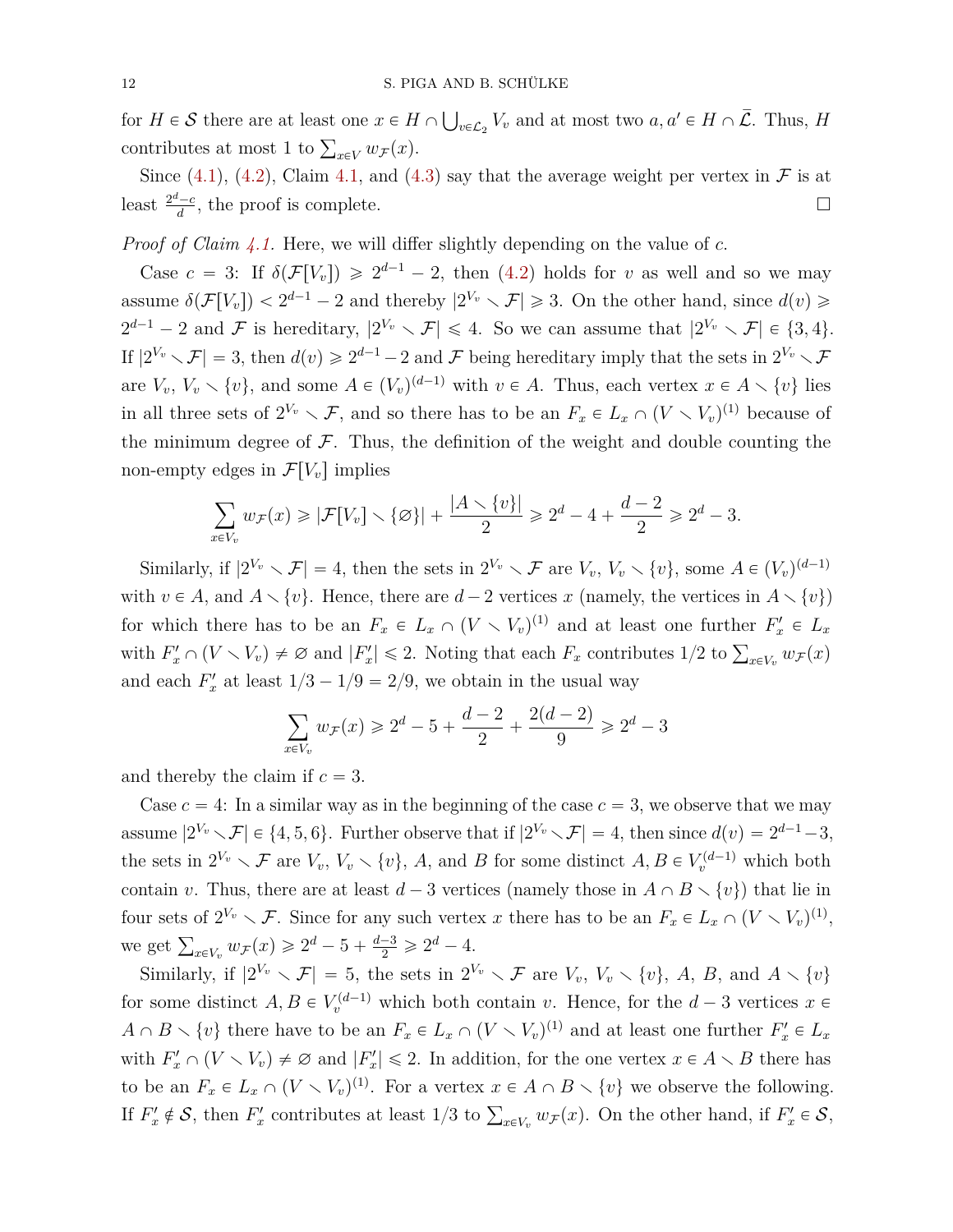then there is some  $a \in \overline{\mathcal{L}}$  with  $a \in F'_x$ . Since for any  $a \in \overline{\mathcal{L}}$  we have  $L_a \cong \mathcal{R}(2^{d-1}-3)$ (and  $d \ge 5$ ), the number of 2-sets in  $L_a$  which contain *x* is at least  $d - 2 \ge 3$ . So in this case the edges in  $\{H \in L_x : H \cup \{x\} \in S\}$  contribute at least  $\frac{2}{9} \cdot 3 = 2/3$ . In either case, we derive

$$
\sum_{x \in V_v} w_{\mathcal{F}}(x) \geq 2^d - 6 + \frac{d-2}{2} + \frac{d-3}{3} \geq 2^d - 4.
$$

Lastly, if  $|2^{V_v} \setminus \mathcal{F}| = 6$ , then the sets in  $2^{V_v} \setminus \mathcal{F}$  are  $V_v$ ,  $V_v \setminus \{v\}$ ,  $A, B, A \setminus \{v\}$ , and  $B \setminus \{v\}$  for some distinct  $A, B \in V_v^{(d-1)}$  which both contain *v*. Thus, for the  $d-3$ vertices  $x \in A \cap B \setminus \{v\}$  there is an  $F_x \in L_x \cap (V \setminus V_v)^{(1)}$  and at least two further  $F_x^i \in L_x$ with  $F_x^i \cap (V \setminus V_v) \neq \emptyset$  and  $|F_x^i| \leq 2$ ,  $i \in [2]$ . In addition, there are two further vertices  $x \in A \triangle B$  for which there is at least one  $F_x \in L_x \cap (V \setminus V_y)^{(1)}$ . For a vertex  $x \in$  $A \cap B \setminus \{v\}$  we observe the following. If  $F_x^i \notin \mathcal{S}$  for  $i = 1, 2$ , then these two edges together contribute at least 2/3 to  $\sum_{x \in V_v} w_{\mathcal{F}}(x)$ . If  $F_x^i \in \mathcal{S}$  for some  $i \in \{1, 2\}$ , then the edges contribute at least 2/3 to  $\sum_{x \in V_v} w_{\mathcal{F}}(x)$ . If  $F_x^i \in \mathcal{S}$  for some  $i \in \{1, 2\}$ , then the edges in  ${H \in L_x : H \cup \{x\} \in S}$  contribute at least 2/3 as noted above. Therefore the definition of the weight entails

$$
\sum_{x \in V_v} w_{\mathcal{F}}(x) \geq 2^d - 7 + \frac{d-1}{2} + \frac{2(d-3)}{3} \geq 2^d - 4
$$

<span id="page-13-0"></span>and thereby the claim is proved if  $c = 4$ .

### §5. Further Remarks and Open Problems

Consider  $m(s)$  to be the following limit introduced in [\[4\]](#page-16-6)

$$
m(s) := \lim_{n \to \infty} \frac{m(n, s)}{n}.
$$

It is not difficult to check that  $m(s)$  is well-defined (see [\[4\]](#page-16-6)). Rephrased by means of this definition, Theorem [1.3](#page-3-0) implies that for  $c \leq \frac{d}{4}$  we have that

$$
m(2^{d-1} - c) = \frac{2^d - c}{d}.
$$
\n(5.1)

The first open problem we would like to mention concerns finding a sharp relation between *d* and *c* such that [\(5.1\)](#page-13-1) holds. More precisely, finding the maximum integer  $c_0(d)$ such that the equality [\(5.1\)](#page-13-1) holds for every  $c \leq c_0$ . In view of Theorem [1.3](#page-3-0) we have that  $c_0(d) \geqslant \lfloor \frac{d}{4} \rfloor$  $\frac{d}{4}$ , and below we will give a construction that proves that  $c_0(d) \leq d$  for  $d \geq 5$ .

Let  $\mathcal{F} \subseteq 2^V$  with  $|V| = n$  and *d* be a positive integer such that *d*|*n*. We say that  $\mathcal{F}$ is *d*-local if there exists a partition of *V* into sets of size *d* such that every  $F \in \mathcal{F}$  is a subset of one of the sets of the partition. Observe that the extremal construction presented in the proof of Theorem [1.3](#page-3-0) is a *d*-local hypergraph with minimum degree  $2^{d-1} - c + 1$  and with  $m(n, 2^{d-1} - c) + 1$  edges. That construction can be generalised in the following way.

<span id="page-13-1"></span>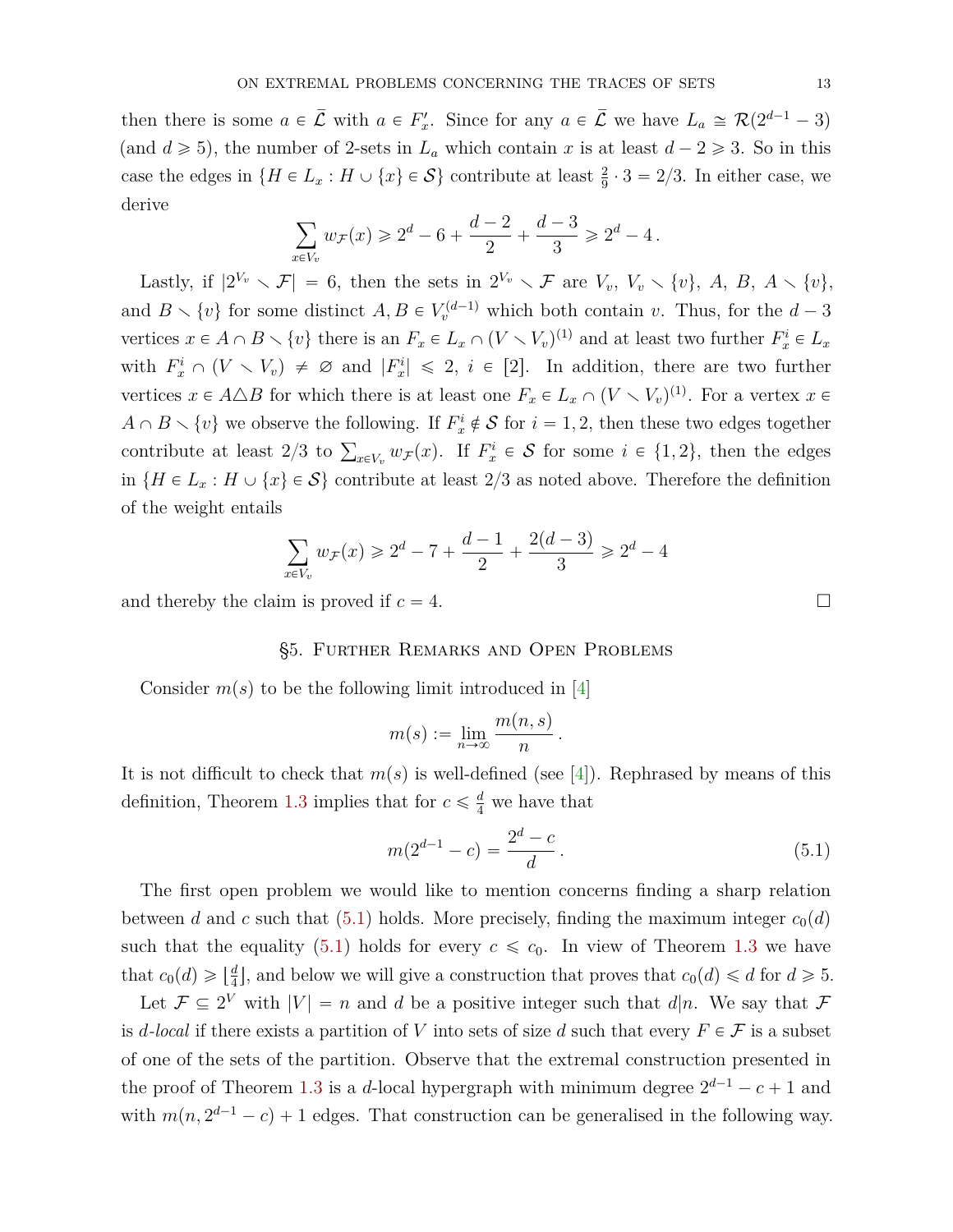Take  $d \ge 5$  and  $c \in [2^{d-2}]$  and set  $s = 2^{d-1} - c$ , for simplicity let  $d|n$ . By definition of  $m(\cdot, \cdot)$ , there is a family on *d* vertices with  $m(d, s) + 1$  edges such that all vertices have degree at least  $s + 1$ . Take  $n/d$  vertex disjoint copies of such a family. It is clear that in the resulting family all vertices have degree at least  $s + 1$  and the number of edges is  $m(d, s)\frac{n}{d} + 1$ . This family minimises the number of edges for *d*-local families with minimum degree at least  $s + 1$  and gives the following general upper bound on  $m(2^{d-1} - c)$ 

<span id="page-14-1"></span>
$$
m(2^{d-1} - c) \leq \frac{m(d, 2^{d-1} - c)}{d}.
$$
\n(5.2)

Moreover, we observe that for  $c = d + 1$  we have that  $m(d, 2^{d-1} - (d + 1)) < 2^d - (d + 1)$ . To see this, consider the family  $\mathcal{F} \subseteq 2^{[d]}$  containing all sets with at most  $d-2$  vertices. Then F has  $2^d - (d+1)$  edges and minimum degree  $2^{d-1} - d > 2^{d-1} - c$ . Thus, from [\(5.2\)](#page-14-1) it follows that

$$
m(2^{d-1} - (d+1)) \leqslant \frac{2^d - (d+2)}{d}.
$$

This means [\(5.1\)](#page-13-1) does not hold for  $c = d + 1$ , and hence  $c_0(d) \leq d$ .

Note that this construction is also *d*-local. An interesting problem is to find the values of *c* for which there are no *d*-local extremal families.

<span id="page-14-2"></span>**Problem 5.1.** *Given a positive integer*  $d \geq 2$ *, find the minimal*  $c_{\star}(d) \in [1, 2^{d-2}]$  *such that for all*  $c \geq c_{\star}$  *we have* 

$$
m(2^{d-1}-c) < \frac{m(d, 2^{d-1}-c)}{d}.
$$

A solution to this problem would give an insight into the structural behaviour of the extremal families: For  $c \geq c_{\star}$  and large *n* (possibly satisfying certain divisibility conditions) there is no *d*-local extremal family for  $m(n, 2^{d-1} - c)$ . Note that the results in [\[2,](#page-15-0) [4,](#page-16-6) [11\]](#page-16-7) solved Problem [5.1](#page-14-2) for  $d \leq 4$ .

In the following, given a vertex set of size *n* we describe a non *d*-local family that has less edges than any possible *d*-local family with the same minimum degree. More precisely, the construction below yields that, given  $d \geq 5$  and  $c = d$ , we have

<span id="page-14-3"></span>
$$
m(2^{d-1} - d) \leqslant \frac{2^d - d - \frac{1}{2}}{d} < \frac{m(d, 2^{d-1} - d)}{d} \,. \tag{5.3}
$$

<span id="page-14-0"></span>**Construction 5.2.** Let  $d \ge 5$  and  $k$  a positive integer, set  $n = 2dk$ . Take V to be a set of *n* vertices. Consider  $U_1, \ldots, U_{2k}$  to be a partition of *V* into sets of size *d*, and for every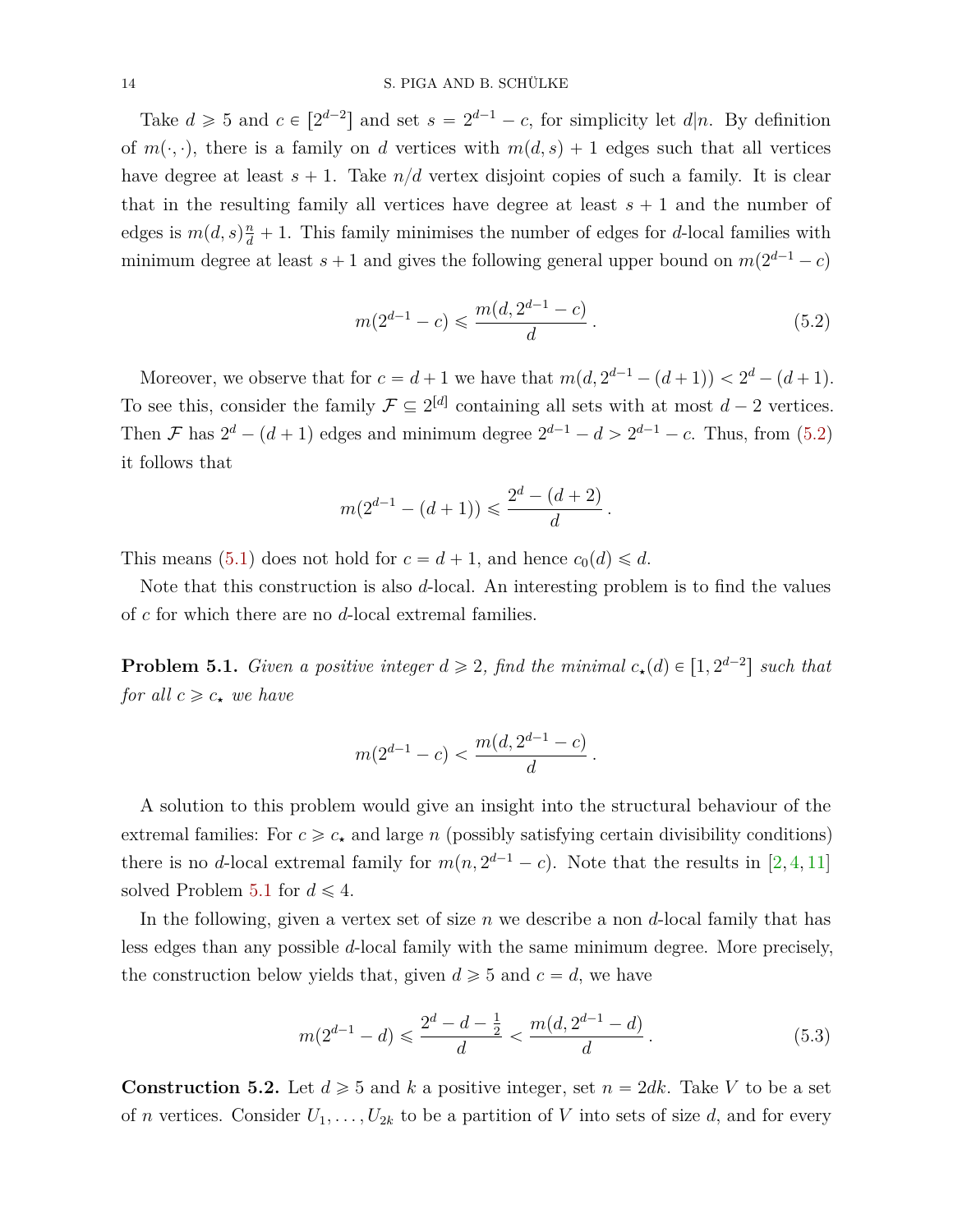set  $U_i$  arbitrarily pick a vertex  $x_i \in U_i$ . Define

$$
G = \{ S \subseteq V : \text{ there is an } i \text{ such that } S \subseteq U_i \text{ and } |S| \le d - 2 \}
$$
  

$$
\mathcal{H} = \{ U_i \setminus \{x_i\} : \text{ for } i \in \{1, 2, ..., 2k\} \}
$$
  

$$
\mathcal{I} = \{ \{x_i, x_{i+1}\} : \text{ for } i \in \{1, 3, 5, ..., 2k - 1\} \}.
$$

One can check that the number of edges of the family  $\mathcal{F} = \mathcal{G} \cup \mathcal{H} \cup \mathcal{I}$  is given by

$$
|\mathcal{G}| + |\mathcal{H}| + |\mathcal{I}| = \frac{2^d - d - 2}{d}n + 1 + \frac{n}{d} + \frac{n}{2d} = \frac{2^d - d - \frac{1}{2}}{d}n + 1.
$$

Moreover, every vertex in *V* has degree  $s = 2^{d-1} - d + 1$ . This implies the first inequality of  $(5.3)$ . Taking  $d = c + 1$  in Lemma [3.2](#page-7-0) [\(1\)](#page-7-4) yields

$$
2^d - d \le m(d, 2^{d-1} - d),
$$

and thereby the second inequality in [\(5.3\)](#page-14-3).

For  $s \leq 16$  (that is  $d \leq 5$ ), considering the results from [\[2,](#page-15-0)[4,](#page-16-6)[11\]](#page-16-7) and Theorem [1.5](#page-3-1) all values of  $m(s)$  are found, except  $m(11)$ . We recall the conjecture of Frankl and Watanabe [\[4\]](#page-16-6), which states that Construction [5.2](#page-14-0) is extremal for  $d = 5$ .

<span id="page-15-3"></span>**Conjecture 5.3** ([\[4\]](#page-16-6)).  $m(11) = 5.3$ 

A complementary approach than the one taken in this paper could be as follows.

<span id="page-15-2"></span>**Problem 5.4.** *Given a positive integer d and an integer*  $c \in [0, 2^{d-1})$ *, find the value*  $of m(2^{d-1} + c)$ .

Naturally, for  $c \ge 2^{d-1} - \frac{d}{4}$  $\frac{d}{4}$  Problem [5.4](#page-15-2) is solved by Theorem [1.3.](#page-3-0) For  $c \leq 2^{d-2}$ , the only general result is given in [\[4\]](#page-16-6), where it is shown that  $m(2^{d-1}) = \frac{2^d-1}{d} + \frac{1}{2}$  $\frac{1}{2}$ . For other values of *c* Problem [5.4](#page-15-2) is still open.

Observe that Theorems [1.3](#page-3-0) and [1.5](#page-3-1) and the results presented in  $[2,4,11]$  $[2,4,11]$  $[2,4,11]$  concern cases in which *s* is close to  $2^d$  for some value of *d*. In general, there are still large intervals between powers of 2 for which the only bounds on  $m(s)$  that are known are those that follow directly from the previously mentioned results. Finding a solution for Problem [5.1](#page-14-2) might shed light on this problem by possibly providing a first understanding of the structural behaviour in those intervals.

#### **REFERENCES**

- <span id="page-15-1"></span><span id="page-15-0"></span>[1] J. A. Bondy, *Induced subsets*, Journal of Combinatorial Theory, Series B **12** (1972), no. 2, 201–202. Ò[1](#page-2-1)
- [2] P. Frankl, *On the trace of finite sets*, Journal of Combinatorial Theory, Series A **34** (1983), no. 1, 41–4[5](#page-15-2).  $\uparrow$  [1,](#page-3-3) 1, 1, 1, [2,](#page-5-1) [5,](#page-14-0) 5, 5